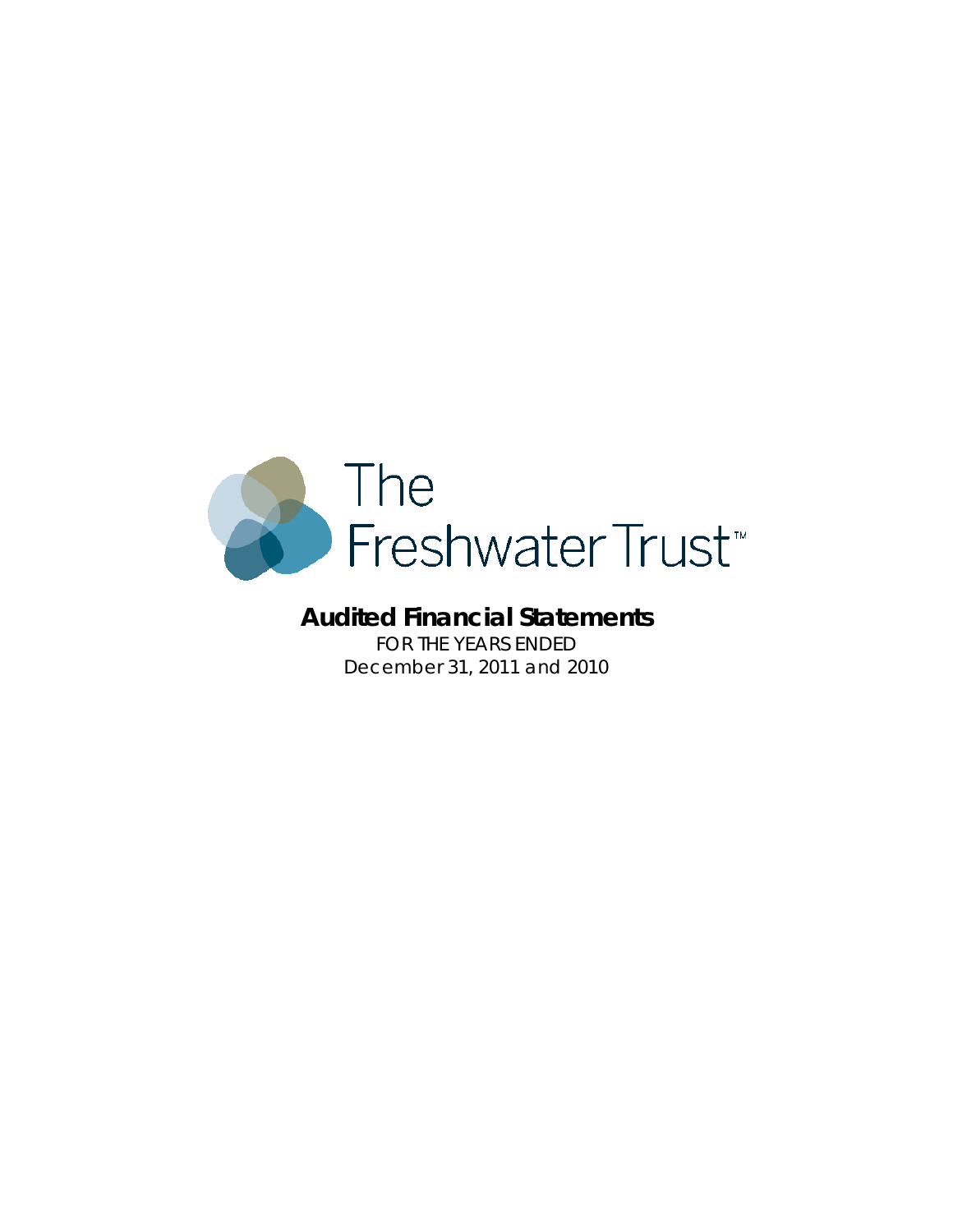### **THE FRESHWATER TRUST**

### TABLE OF CONTENTS

|                                                                                                                                                        | Page     |
|--------------------------------------------------------------------------------------------------------------------------------------------------------|----------|
| INDEPENDENT AUDITOR'S REPORT                                                                                                                           | 1        |
| <b>FINANCIAL STATEMENTS</b>                                                                                                                            |          |
| <b>Statements of Financial Position</b>                                                                                                                | 2        |
| Statement of Activities - December 31, 2011                                                                                                            | 3        |
| Statement of Activities - December 31, 2010                                                                                                            | 4        |
| Statement of Functional Expenses - December 31, 2011                                                                                                   | 5        |
| Statement of Functional Expenses - December 31, 2010                                                                                                   | 6        |
| <b>Statements of Cash Flows</b>                                                                                                                        | 7        |
| <b>Notes to Financial Statements</b>                                                                                                                   | $8 - 20$ |
| SUPPLEMENTARY SCHEDULES                                                                                                                                |          |
| Schedule of Expenditures of Federal Awards                                                                                                             | 21-22    |
| Notes to Schedules of Expenditures of Federal Awards                                                                                                   | 23       |
| REPORT ON INTERNAL CONTROL OVER FINANCIAL REPORTING AND ON<br>COMPLIANCE AND OTHER MATTERS BASED ON AN AUDIT OF FINANCIAL                              |          |
| STATEMENT PERFORMED IN ACCORDANCE WITH GOVERNMENT AUDITING<br><b>STANDARDS</b>                                                                         | 24       |
| <b>INDEPENDENT AUDITOR'S REPORT ON COMPLIANCE WITH REQUIREMENTS</b>                                                                                    |          |
| THAT COULD HAVE A DIRECT AND MATERIAL EFFECT ON EACH MAJOR<br>PROGRAM AND ON INTERNAL CONTROL OVER COMPLIANCE IN<br>ACCORDANCE WITH OMB CIRCULAR A-133 | 26       |
| Schedule of Findings and Questioned Costs                                                                                                              | 28       |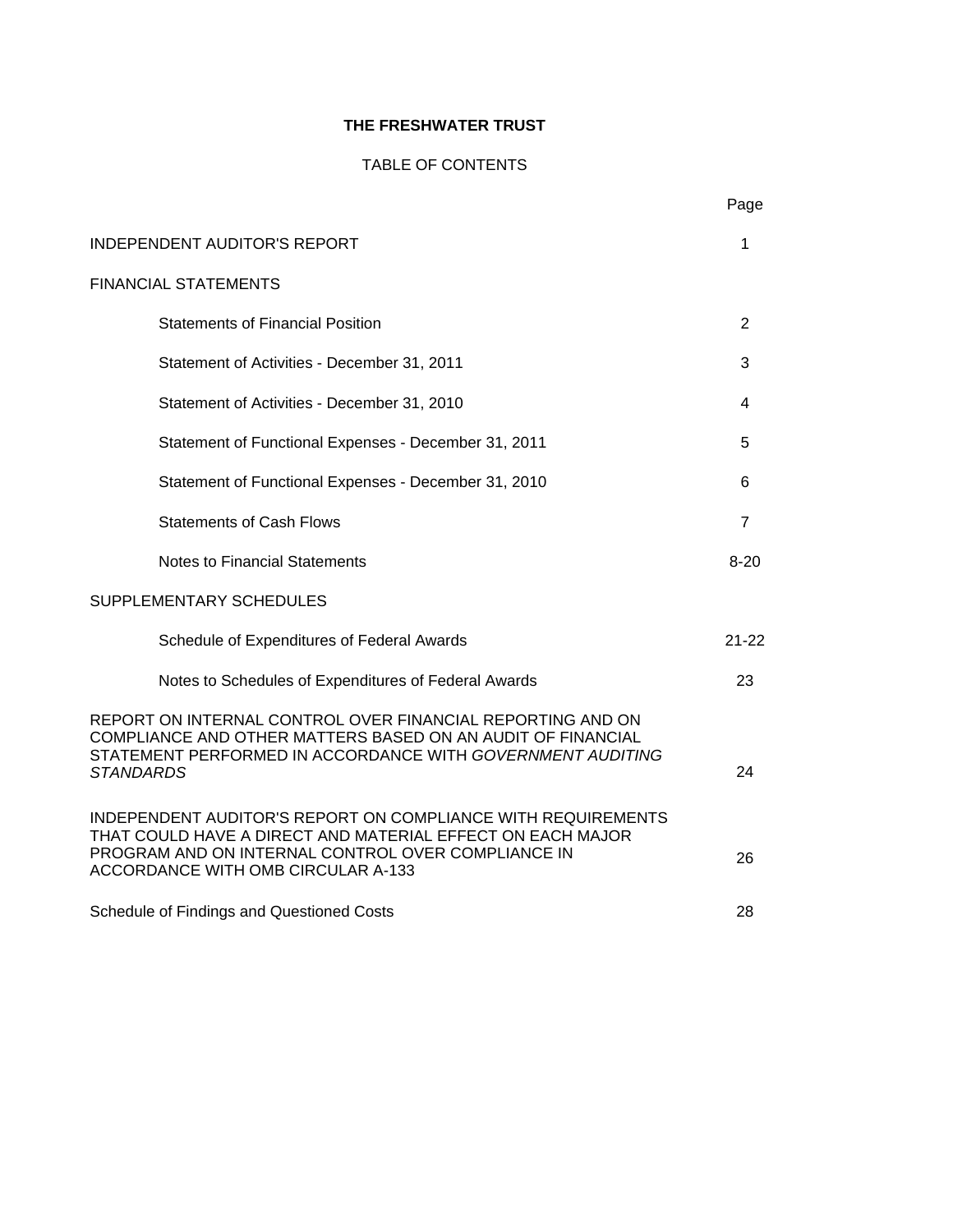

### **INDEPENDENT AUDITOR'S REPORT**

## **Board of Directors**

The Freshwater Trust

We have audited the accompanying statements of financial position of The Freshwater Trust (a nonprofit organization) as of December 31, 2011 and 2010, and the related statements of activities, functional expenditures, and cash flows for the years then ended. These financial statements are the responsibility of the Organization's management. Our responsibility is to express an opinion on these financial statements based on our audits.

We conducted our audits in accordance with auditing standards generally accepted in the United States of America and the standards applicable to financial audits contained in *Government Auditing Standards*, issued by the Comptroller General of the United States. Those standards require that we plan and perform the audit to obtain reasonable assurance about whether the financial statements are free of material misstatement. An audit includes examining, on a test basis, evidence supporting the amounts and disclosures in the financial statements. An audit also includes assessing the accounting principles used and the significant estimates made by management, as well as evaluating the overall financial statement presentation. We believe that our audits provide a reasonable basis for our opinion.

In our opinion, the financial statements referred to above present fairly, in all material respects, the financial position of The Freshwater Trust as of December 31, 2011 and 2010, and the changes in its net assets and its cash flows for the years then ended in conformity with accounting principles generally accepted in the United States of America.

In accordance with *Government Auditing Standards*, we have also issued our report dated May 7, 2012, on our consideration of The Freshwater Trust's internal control over financial reporting and on our tests of its compliance with certain provisions of laws, regulations, contracts, and grant agreements and other matters. The purpose of that report is to describe the scope of our testing of internal control over financial reporting and compliance and the results of that testing, and not to provide an opinion on internal control over financial reporting or on compliance. That report is an integral part of an audit performed in accordance with *Government Auditing Standards* and should be considered in assessing the results of our audit.

### HODGES & HART, LLC // Certified Public Accountants

6915 SW Macadam Avenue, Suite 145 Portland, Oregon 97219 p//503.281.5213 f//503.281.9653 hodges-hartcpas.com Member of the American Institute of Certified Public Accountants Private Companies Practice Section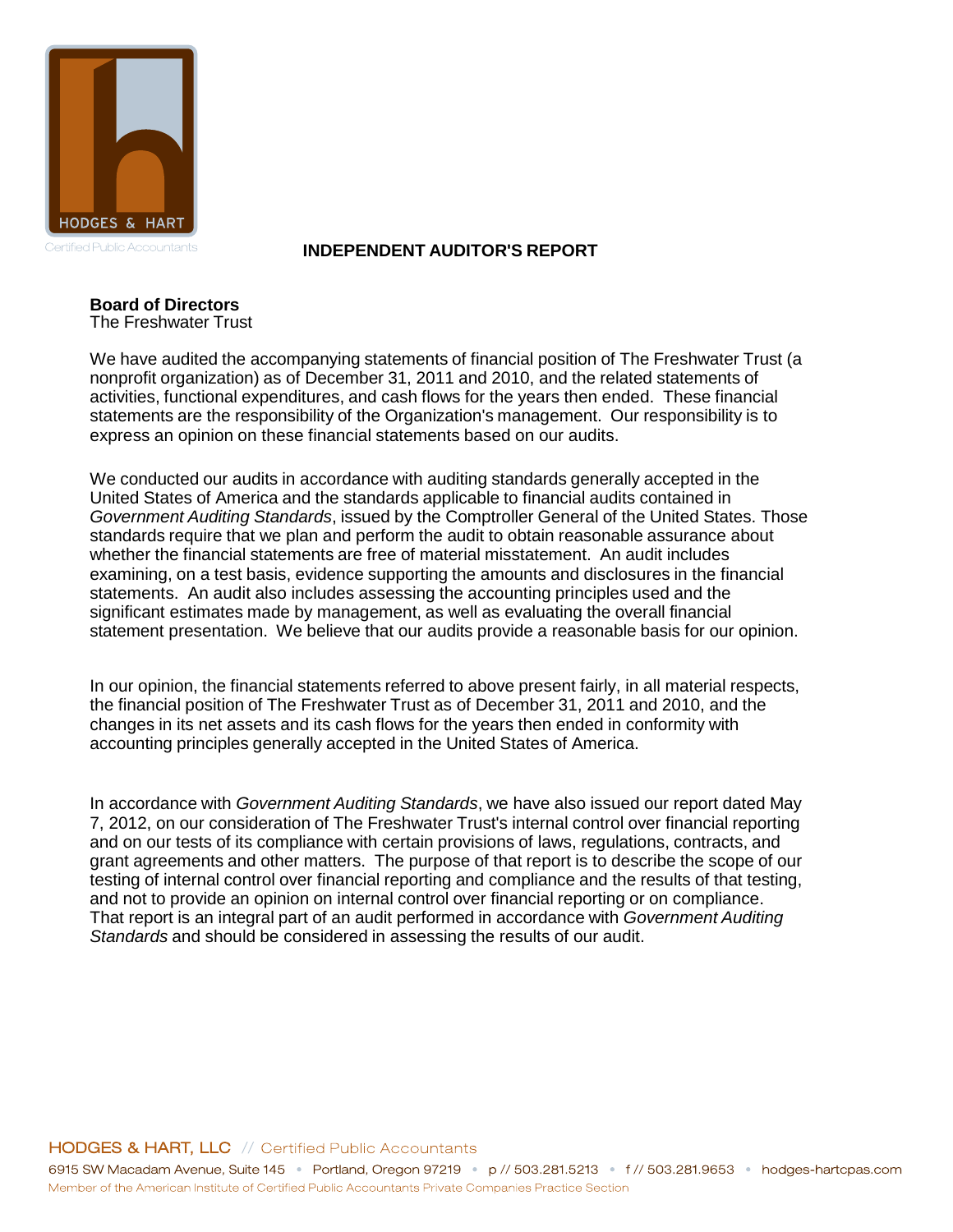Our audit was conducted for the purpose of forming an opinion on the financial statements of The Freshwater Trust taken as a whole. The accompanying schedule of expenditures of federal awards is presented for purposes of additional analysis as required by U.S. Office of Management and Budget Circular A-133, *Audits of States, Local Governments, and Non-Profit Organizations,* and is not a required part of the financial statements. Such information is the responsibility of management and was derived from and relates directly to the underlying accounting and other records used to prepare the financial statements. The information has been subjected to the auditing procedures applied in the audit of the financial statements and certain additional procedures, including comparing and reconciling such information directly to the underlying accounting and other records used to prepare the financial statements or to the financial statements themselves, and other additional procedures in accordance with auditing standards generally accepted in the United States of America. In our opinion, the information is fairly stated in all material respects in relation to the financial statements as a whole.

Hodges & Hart, ILC

Hodges & Hart, LLC Certified Public Accountants

May 7, 2012 Portland, Oregon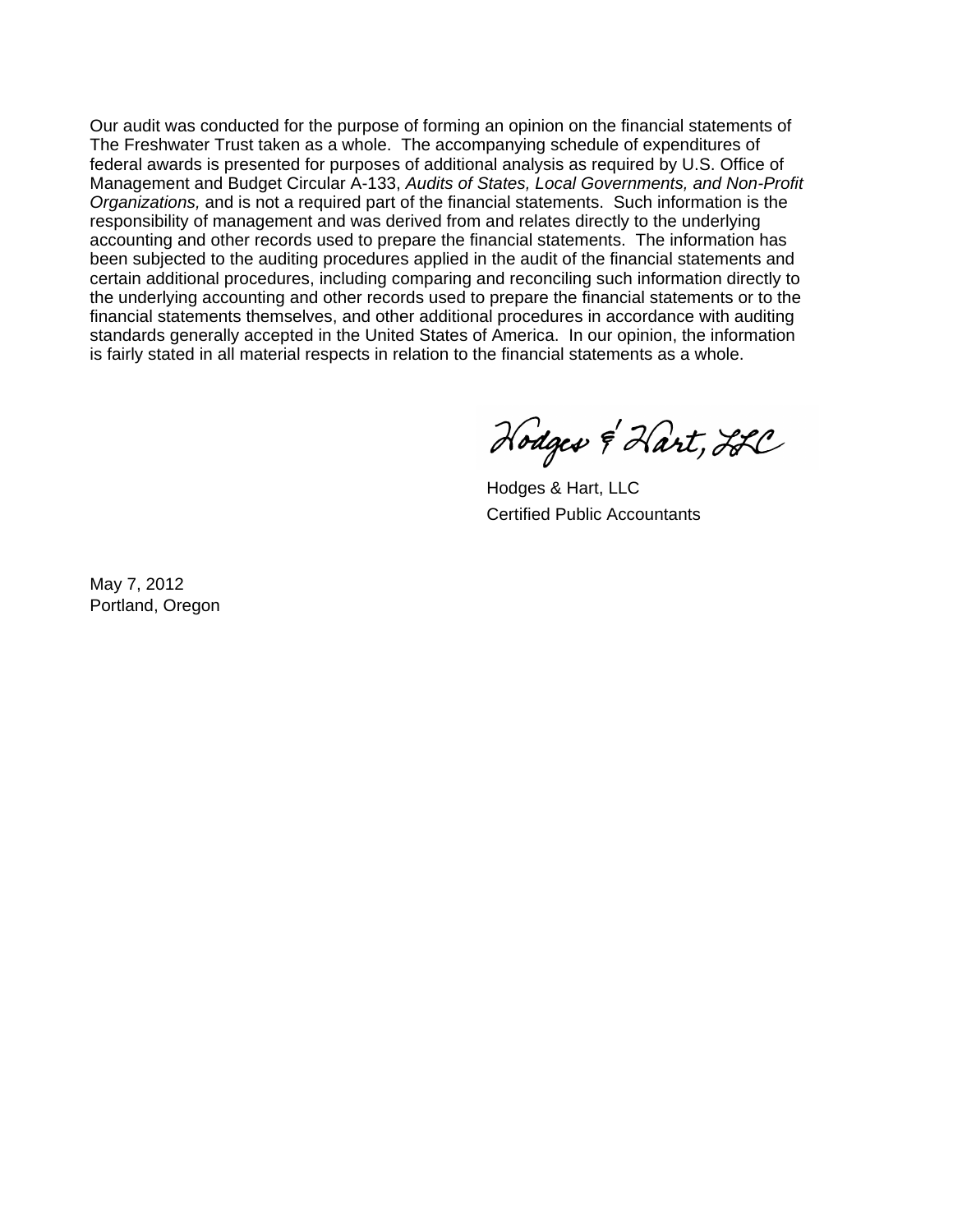## THE FRESHWATER TRUST **Statements of Financial Position**

December 31, 2011 and 2010

### **ASSETS**

|                                                                                                                                                                     | 2011                                                      | 2010                                                         |
|---------------------------------------------------------------------------------------------------------------------------------------------------------------------|-----------------------------------------------------------|--------------------------------------------------------------|
| <b>Current Assets:</b><br>Cash and cash equivalents<br>Grants receivable<br>Prepaid expenses<br>Deposits<br>Miscellaneous receivable<br><b>Total Current Assets</b> | \$<br>621,481<br>510,716<br>15,706<br>16,271<br>1,164,174 | \$<br>351,031<br>342,956<br>2,742<br>7,413<br>527<br>704,669 |
|                                                                                                                                                                     |                                                           |                                                              |
| Investments:<br>Unrestricted<br><b>Temporarily restricted</b><br>Endowments<br><b>Total Long-Term Investments</b>                                                   | 15,021<br>79,090<br>94,111                                | 15,500<br>217,770<br>81,805<br>315,075                       |
| Property and Equipment, net<br><b>StreamBank software</b><br>Water rights interest                                                                                  | 48,302<br>769,174<br>944,674                              | 53,152<br>667,277<br>226,909                                 |
| <b>Total Assets</b>                                                                                                                                                 | 3,020,435                                                 | 1,967,082                                                    |
|                                                                                                                                                                     | <b>LIABILITIES AND NET ASSETS</b>                         |                                                              |
| <b>Current Liabilities:</b><br>Accounts payable<br>Line of credit<br>Payroll liabilities<br>Pension obligation<br><b>Total Current Liabilities</b>                  | \$<br>406,889<br>74,803<br>33,014<br>14,426<br>529,132    | \$<br>113,305<br>31,112<br>15,015<br>159,432                 |
| Other liabilities:<br>Deferred revenue                                                                                                                              | 50,000                                                    | 7,750                                                        |
| <b>Total Liabilities</b>                                                                                                                                            | 579,132                                                   | 167,182                                                      |
| Net Assets:<br>Unrestricted net assets<br>Temporarily restricted net assets<br>Permanently restricted net assets<br><b>Total Net Assets</b>                         | 1,681,006<br>681,207<br>79,090<br>2,441,303               | 811,379<br>906,716<br>81,805<br>1,799,900                    |
| <b>Total Liabilities and Net Assets</b>                                                                                                                             | 3,020,435<br>\$                                           | \$1,967,082                                                  |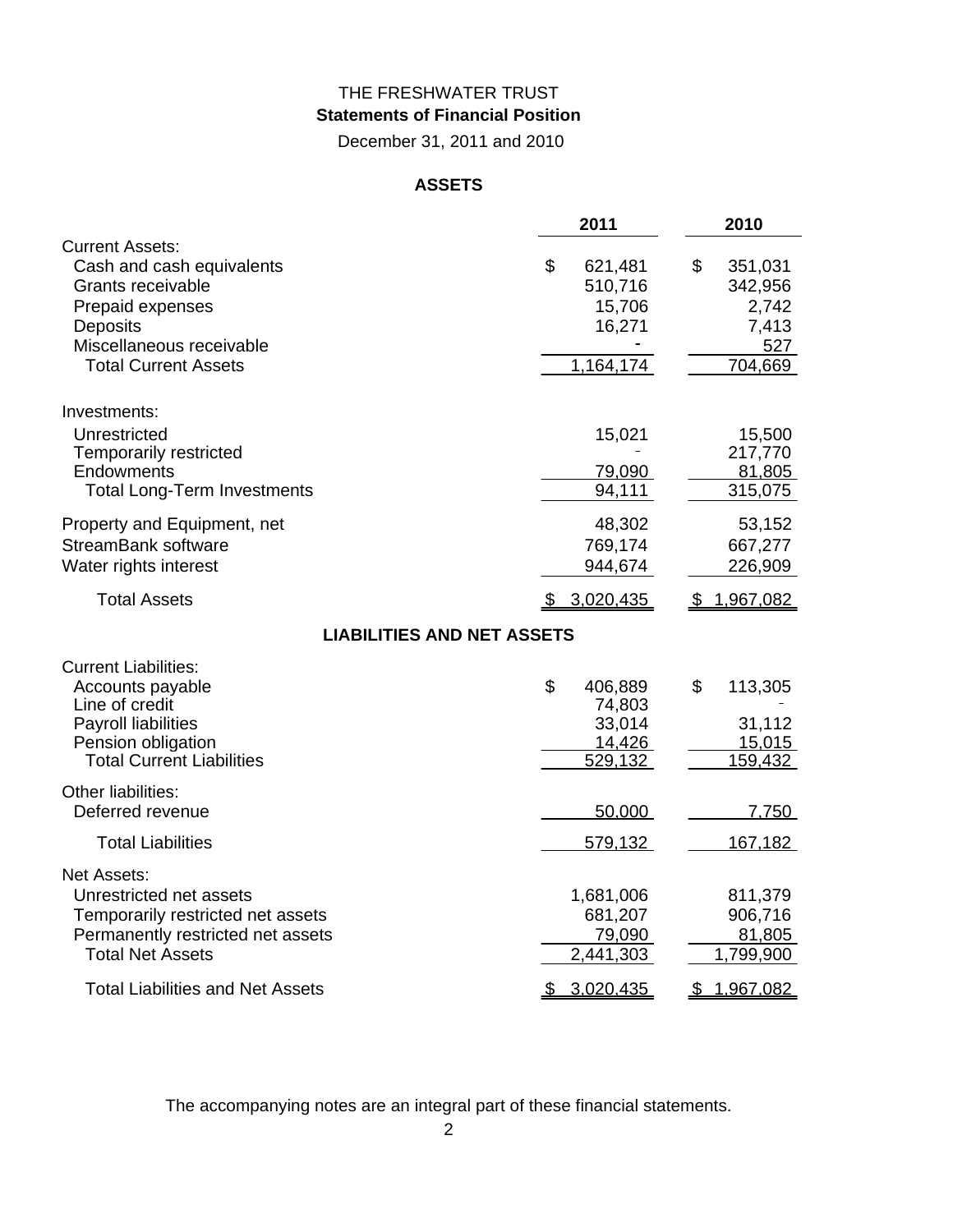### THE FRESHWATER TRUST

### **Statement of Activities**

Year Ended December 31, 2011

|                                             |           |                     | <b>Temporarily</b> | <b>Permanently</b>  |                    |
|---------------------------------------------|-----------|---------------------|--------------------|---------------------|--------------------|
|                                             |           | <b>Unrestricted</b> | <b>Restricted</b>  | <b>Restricted</b>   | <b>Total</b>       |
| Revenues, gains and other support:          |           |                     |                    |                     |                    |
| Grants and contributions                    | \$        | 153,198             | 3,168,283<br>\$    | \$                  | \$3,321,481        |
| Individual giving                           |           | 236,741             | 35,163             |                     | 271,904            |
| Special events income                       |           | 440,040             |                    |                     | 440,040            |
| In-kind donations                           |           | 114,218             |                    |                     | 114,218            |
| Interest income                             |           | 111                 | 1,462              | 428                 | 2,001              |
| Realized gain (loss) on investments         |           | (19)                | 10,517             | (108)               | 10,390             |
| Unrealized gain (loss) on investments       |           | (535)               | (9,814)            | (3,035)             | (13, 384)          |
| Sales and other revenues                    |           | 495                 | 200,000            |                     | 200,495            |
| Total revenues, gains and other support     |           | 944,249             | 3,405,611          | (2,715)             | 4,347,145          |
| Net assets released from restrictions       |           | 3,631,120           | (3,631,120)        |                     |                    |
| Total revenues, gains, other support and    |           |                     |                    |                     |                    |
| net assets released from restrictions       |           | 4,575,369           | (225, 509)         | (2,715)             | 4,347,145          |
| <b>Expenses</b>                             |           |                     |                    |                     |                    |
| Program services                            |           | 3,428,032           |                    |                     | 3,428,032          |
| Special events expenses                     |           | 243,029             |                    |                     | 243,029            |
| Development expenses                        |           | 249,786             |                    |                     | 249,786            |
| General and administrative                  |           | 604,558             |                    |                     | 604,558            |
| <b>Total Expenses</b>                       |           | 4,525,405           |                    |                     | 4,525,405          |
| <b>Change in Net Assets</b>                 |           | 49,964              | (225, 509)         | (2,715)             | (178, 260)         |
| Net Assets, Beginning of Year               |           | 811,379             | 906,716            | 81,805              | 1,799,900          |
| Assets purchased with restricted donations: |           |                     |                    |                     |                    |
| <b>StreamBank software</b>                  |           | 101,898             |                    |                     | 101,898            |
| Jacobs permanent water right interest       |           | 717,765             |                    |                     | 717,765            |
| Net Assets, End of year                     | <u>\$</u> | 1,681,006           | 681,207<br>\$      | <u>\$</u><br>79,090 | <u>\$2,441,303</u> |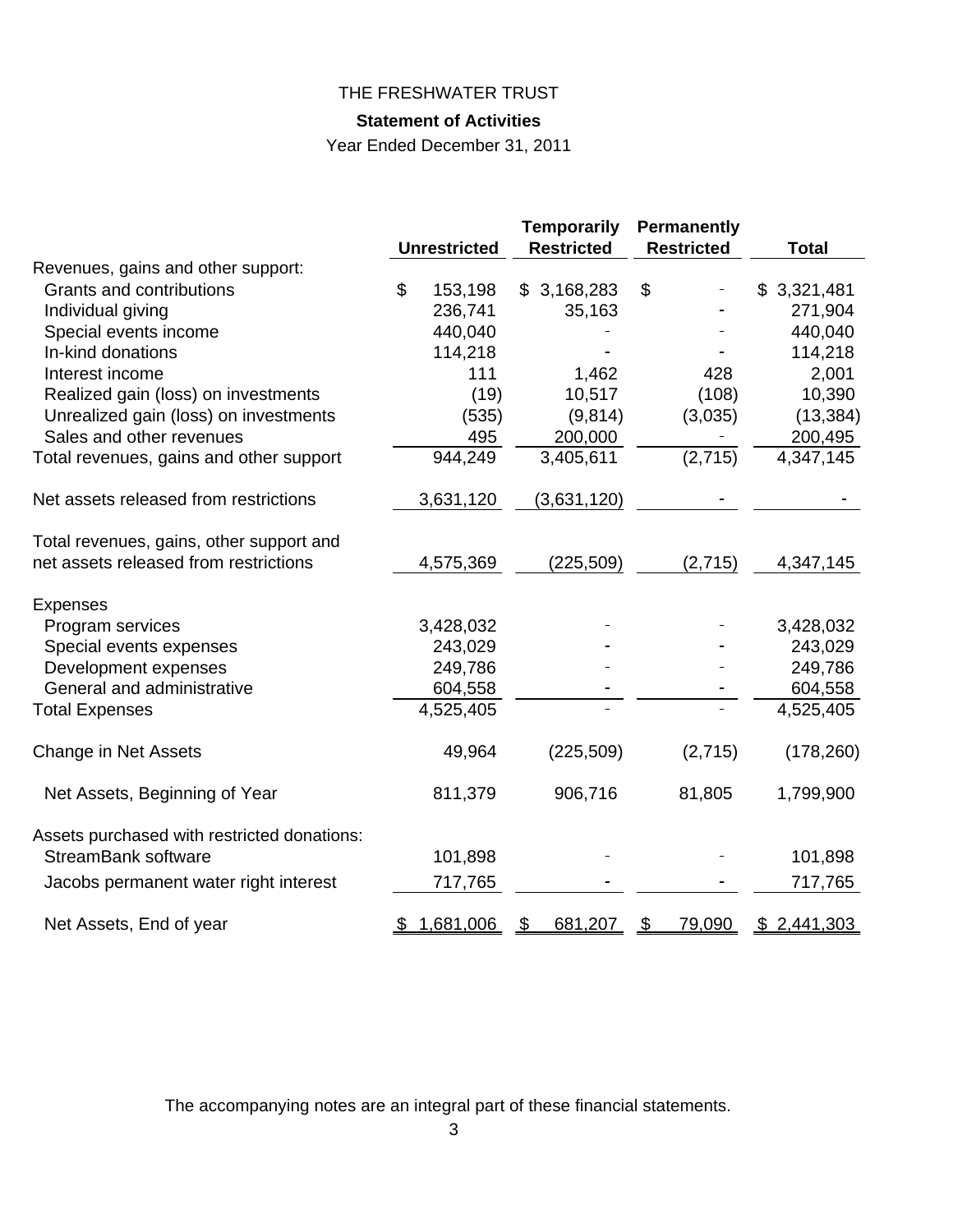### THE FRESHWATER TRUST

### **Statement of Activities**

Year Ended December 31, 2010

|                                            | <b>Unrestricted</b> | <b>Temporarily</b><br><b>Restricted</b> | <b>Permanently</b><br><b>Restricted</b> | <b>Total</b> |
|--------------------------------------------|---------------------|-----------------------------------------|-----------------------------------------|--------------|
| Revenues, gains and other support:         |                     |                                         |                                         |              |
| Grants and contributions                   | \$<br>111,636       | 3,168,452<br>\$                         | \$                                      | 3,280,088    |
| Individual giving                          | 149,709             | 10,000                                  |                                         | 159,709      |
| Golf tournament and auction income         | 387,173             |                                         |                                         | 387,173      |
| In-kind donations                          | 50,887              | 193,518                                 |                                         | 244,405      |
| Interest income                            | 339                 | 3,219                                   | 248                                     | 3,806        |
| Realized gain (loss) on investments        | 175                 | (15,004)                                | 1,446                                   | (13, 383)    |
| Unrealized gain (loss) on investments      | 1,289               | 17,827                                  | 7,389                                   | 26,505       |
| Sales and other revenues                   | 10,817              | 21,853                                  |                                         | 32,670       |
| Total revenues, gains and other support    | 712,025             | 3,399,865                               | 9,083                                   | 4,120,973    |
| Net assets released from restrictions      | 3,228,113           | (3,228,113)                             |                                         |              |
| Total revenues, gains, other support and   |                     |                                         |                                         |              |
| net assets released from restrictions      | 3,940,138           | 171,752                                 | 9,083                                   | 4,120,973    |
| <b>Expenses</b>                            |                     |                                         |                                         |              |
| Program services                           | 3,200,489           |                                         |                                         | 3,200,489    |
| Special events expenses                    | 229,068             |                                         |                                         | 229,068      |
| Development expenses                       | 257,480             |                                         |                                         | 257,480      |
| General and administrative                 | 547,264             |                                         |                                         | 547,264      |
| <b>Total Expenses</b>                      | 4,234,301           |                                         |                                         | 4,234,301    |
| <b>Change in Net Assets</b>                | (294, 163)          | 171,752                                 | 9,083                                   | (113, 328)   |
| Net Assets, Beginning of Year              | 1,096,179           | 734,964                                 | 81,431                                  | 1,912,574    |
| Assets purchased with restricted donations | 654                 |                                         |                                         | 654          |
| Assets released from permanent restriction | 8,709               |                                         | (8,709)                                 |              |
| Net Assets, End of year                    | 811,379<br>\$       | $\mathfrak{F}$<br>906,716               | 81,805<br>\$                            | \$1,799,900  |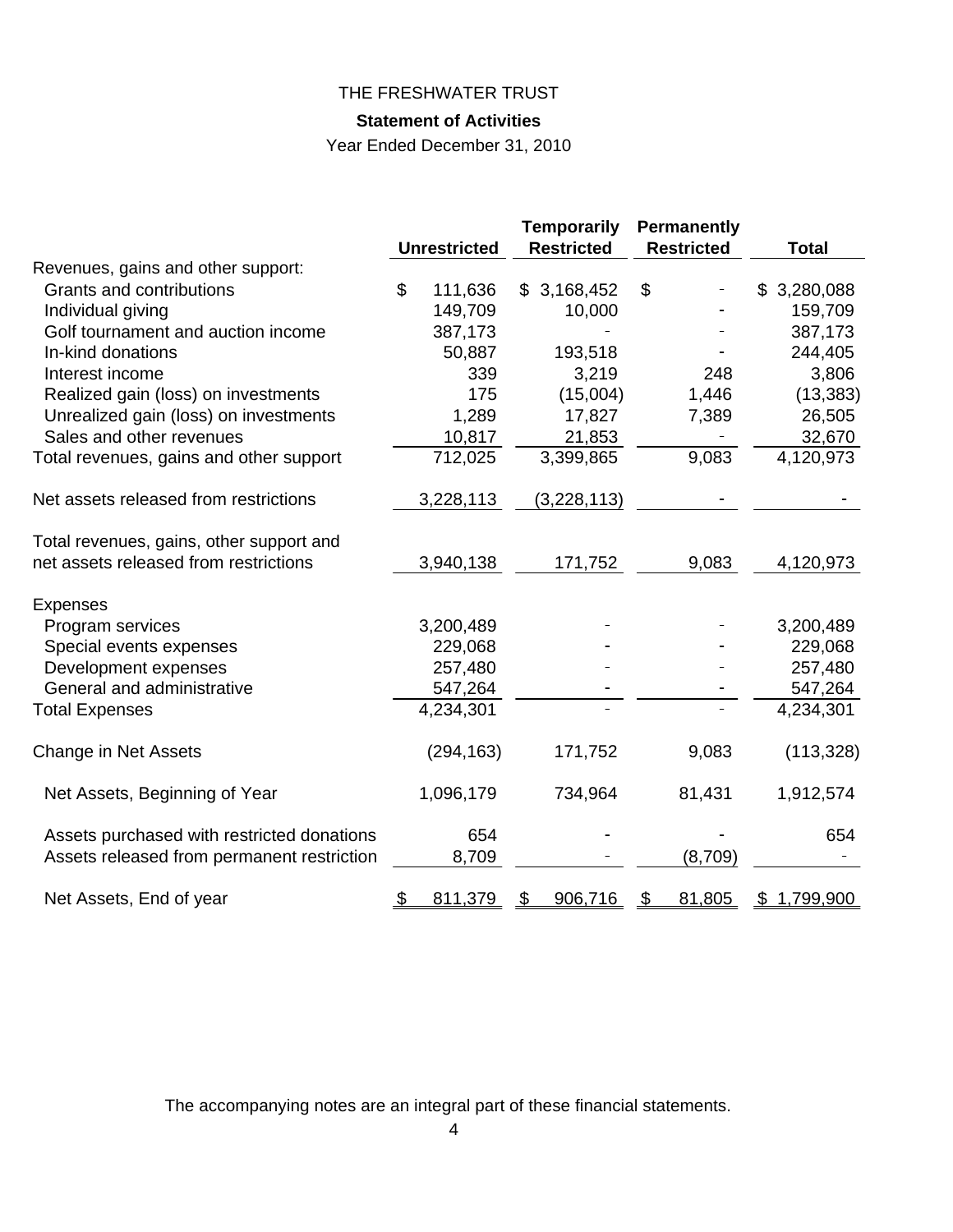#### THE FRESHWATER TRUST **Statement of Functional Expenses** Year Ended December 31, 2011

|                                           | <b>Program Services</b> |                |              |              |                   |               |                             |                   |
|-------------------------------------------|-------------------------|----------------|--------------|--------------|-------------------|---------------|-----------------------------|-------------------|
|                                           | Education               | Conservation   | Membership   | Total        | Special<br>Events | Development   | General &<br>Administration | Total<br>Expenses |
| Payroll and related costs                 | 5,248                   | 819,215<br>\$. | \$<br>36,756 | 861,219<br>S | 50,640<br>\$      | 179,745<br>\$ | \$<br>383,053               | \$1,474,657       |
| Advertising and promotion                 |                         | 5,509          | 650          | 6,159        |                   | 11,790        | 3,630                       | 21,579            |
| Acquisition expenses                      |                         |                |              |              | 159,456           |               |                             | 159,456           |
| <b>Contracted services</b>                | 80,025                  | 1,072,052      |              | 1,152,077    |                   |               | 1,500                       | 1,153,577         |
| Bank charges                              |                         |                | 626          | 626          |                   | 336           | 1,092                       | 2,054             |
| Dues and subscriptions                    | 1,050                   | 3,015          |              | 4,065        |                   | 2,181         | 2,362                       | 8,608             |
| Meetings and education                    |                         | 9,331          |              | 9,331        |                   | 3,553         | 1,345                       | 14,229            |
| Insurance                                 |                         |                |              |              |                   |               | 9,099                       | 9,099             |
| Interest                                  |                         |                |              |              |                   |               | 2,769                       | 2,769             |
| Licenses, taxes and fees                  |                         | 1,774          |              | 1,774        |                   | 324           | 1,208                       | 3,306             |
| School field trips                        | 1,032                   |                |              | 1,032        |                   |               |                             | 1,032             |
| <b>Supplies</b>                           | 1,832                   | 16,668         |              | 18,500       |                   | 249           | 10,515                      | 29,264            |
| Gifts and promotion                       |                         | 5              | 1,557        | 1,562        |                   | 3,378         | 4,576                       | 9,516             |
| Telephone                                 | 851                     | 4,615          |              | 5,466        |                   | 107           | 16,071                      | 21,644            |
| Postage and shipping                      |                         | 193            | 382          | 575          |                   | 368           | 7,070                       | 8,013             |
| <b>Professional services</b>              | 9,213                   | 73,419         |              | 82,632       |                   |               | 45,347                      | 127,979           |
| Printing and publishing                   |                         | 2,144          | 904          | 3,048        |                   | 4,153         | 20,509                      | 27,710            |
| Meals and entertainment                   |                         | 5,573          | 3,724        | 9,297        |                   | 2,009         | 12,929                      | 24,235            |
| Travel                                    | 2,077                   | 86,560         | 1,855        | 90,492       |                   | 3,174         | 4,990                       | 98,656            |
| Equipment and maintenance                 |                         | 456            |              | 456          |                   |               | 24,362                      | 24,818            |
| Occupancy                                 | 3,250                   | 58,049         |              | 61,299       |                   | 38,419        | 28,809                      | 128,527           |
| Depreciation                              |                         |                |              |              |                   |               | 20,835                      | 20,835            |
| In-kind donations                         | 341                     | 82,208         |              | 82,549       | 29,183            |               | 2,487                       | 114,219           |
| Bad debt                                  |                         |                |              |              | 3,750             |               |                             | 3,750             |
| Water acquisition fees and lease payments |                         | ,035,873       |              | ,035,873     |                   |               |                             | 1,035,873         |
| <b>Total Expenses</b>                     | 104,919                 | \$3,276,659    | 46,454       | \$3,428,032  | 243,029           | 249,786       | 604,558                     | \$4,525,405       |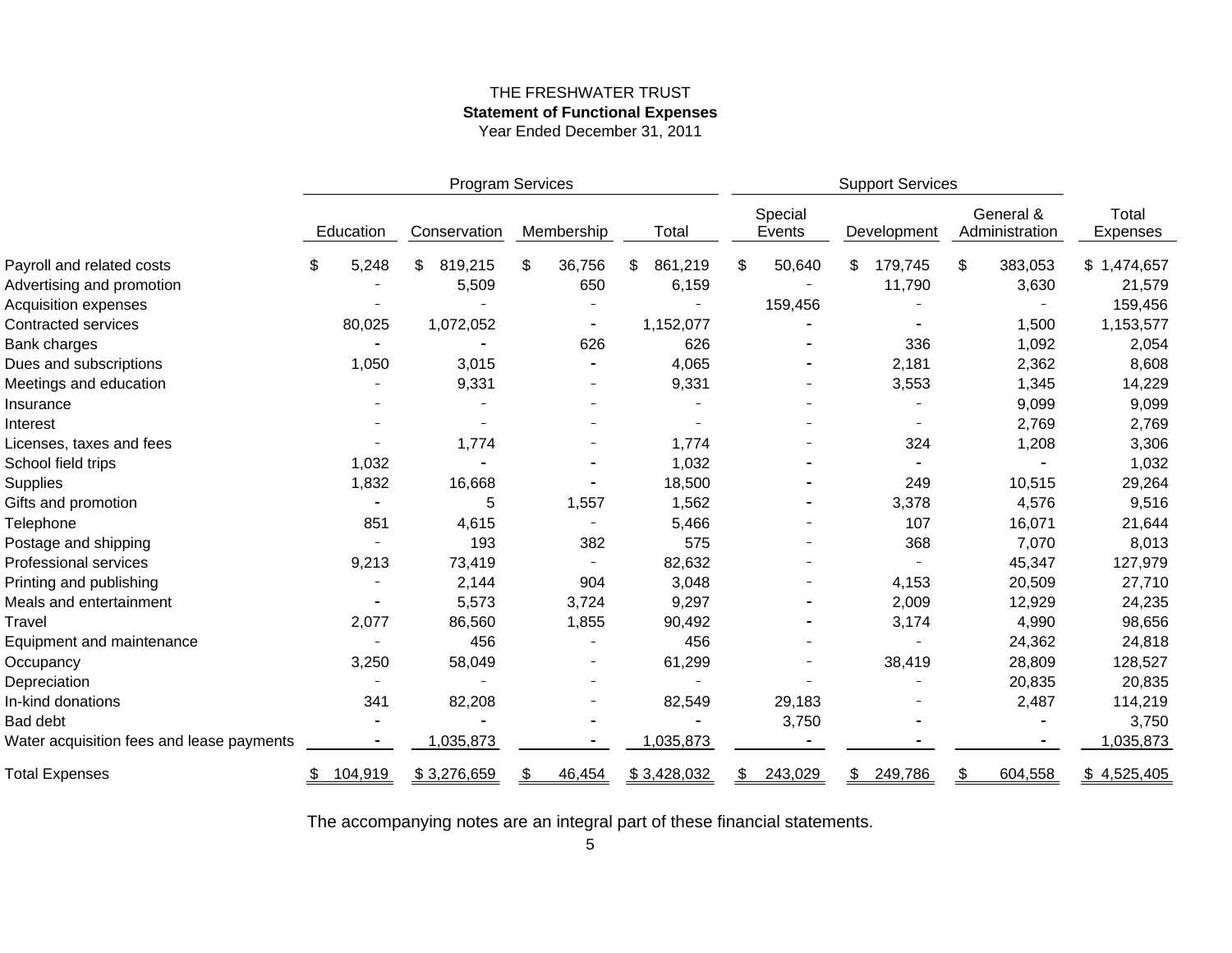#### THE FRESHWATER TRUST **Statement of Functional Expenses** Year Ended December 31, 2010

|                                           | <b>Program Services</b> |               |                          |             |                   |               |                             |                          |
|-------------------------------------------|-------------------------|---------------|--------------------------|-------------|-------------------|---------------|-----------------------------|--------------------------|
|                                           | Education               | Conservation  | Membership               | Total       | Special<br>Events | Development   | General &<br>Administration | Total<br><b>Expenses</b> |
| Payroll and related costs                 | 247,537<br>S            | 757,466<br>S. | 43,844<br>\$             | \$1,048,847 | 40,500<br>\$      | 201,760<br>S. | 314,172<br>\$               | \$1,605,279              |
| Advertising and promotion                 | 384                     | 2,518         | 8,140                    | 11,042      |                   | 12,102        | 11,522                      | 34,666                   |
| Acquisition expenses                      | 27,860                  |               | 1,239                    | 29,099      | 150,184           | 5,457         | 7                           | 184,747                  |
| Contracted services                       | 92,195                  | 980,571       |                          | 1,072,766   |                   | 2,804         | 1,150                       | 1,076,720                |
| Bank charges                              |                         | 2             | 87                       | 89          |                   | 282           | 2,676                       | 3,047                    |
| Dues and subscriptions                    | 170                     | 352           | 25                       | 547         |                   | 1,547         | 2,247                       | 4,341                    |
| Meetings and education                    | 4,951                   | 3,503         | 40                       | 8,494       |                   | 1,811         | 607                         | 10,912                   |
| Insurance                                 |                         | 1,890         |                          | 1,890       |                   |               | 7,038                       | 8,928                    |
| Licenses, taxes and fees                  |                         | 821           | 161                      | 982         |                   |               | 732                         | 1,714                    |
| School field trips                        | 35,994                  |               |                          | 35,994      |                   |               |                             | 35,994                   |
| <b>Supplies</b>                           | 22,432                  | 160,198       | 1,899                    | 184,529     |                   | 203           | 10,493                      | 195,225                  |
| Gifts and promotion                       | 159                     | 203           | 1,824                    | 2,186       |                   | 743           | 4,512                       | 7,441                    |
| Telephone                                 | 4,166                   | 6,221         |                          | 10,387      |                   | 882           | 22,523                      | 33,792                   |
| Postage and shipping                      | 366                     | 550           | 4,055                    | 4,971       | 173               | 378           | 6,457                       | 11,979                   |
| <b>Professional services</b>              | 22,462                  | 4,560         |                          | 27,022      |                   | 1,380         | 49,015                      | 77,417                   |
| Printing and publishing                   | 4,390                   | 839           | 2,589                    | 7,818       | 3                 | 724           | 26,419                      | 34,964                   |
| Meals and entertainment                   | 2,183                   | 6,294         | 16,825                   | 25,302      | 5                 | 3,697         | 5,909                       | 34,913                   |
| Travel                                    | 13,511                  | 71,704        | 2,282                    | 87,497      | 359               | 3,738         | 4,221                       | 95,815                   |
| Equipment and maintenance                 | 3,072                   | 5,055         |                          | 8,127       |                   | 112           | 19,319                      | 27,558                   |
| Occupancy                                 | 21,580                  | 71,411        |                          | 92,991      |                   | 19,860        | 21,964                      | 134,815                  |
| Depreciation                              |                         |               |                          |             |                   |               | 23,238                      | 23,238                   |
| In-kind donations                         | 105,653                 | 87,865        | $\overline{\phantom{a}}$ | 193,518     | 37,844            |               | 13,043                      | 244,405                  |
| Bad debt                                  |                         |               |                          |             |                   |               |                             |                          |
| Water acquisition fees and lease payments |                         | 346,391       |                          | 346,391     |                   |               |                             | 346,391                  |
| <b>Total Expenses</b>                     | 609,065                 | \$2,508,414   | \$<br>83,010             | \$3,200,489 | 229,068<br>\$.    | 257,480<br>\$ | \$<br>547,264               | \$4,234,301              |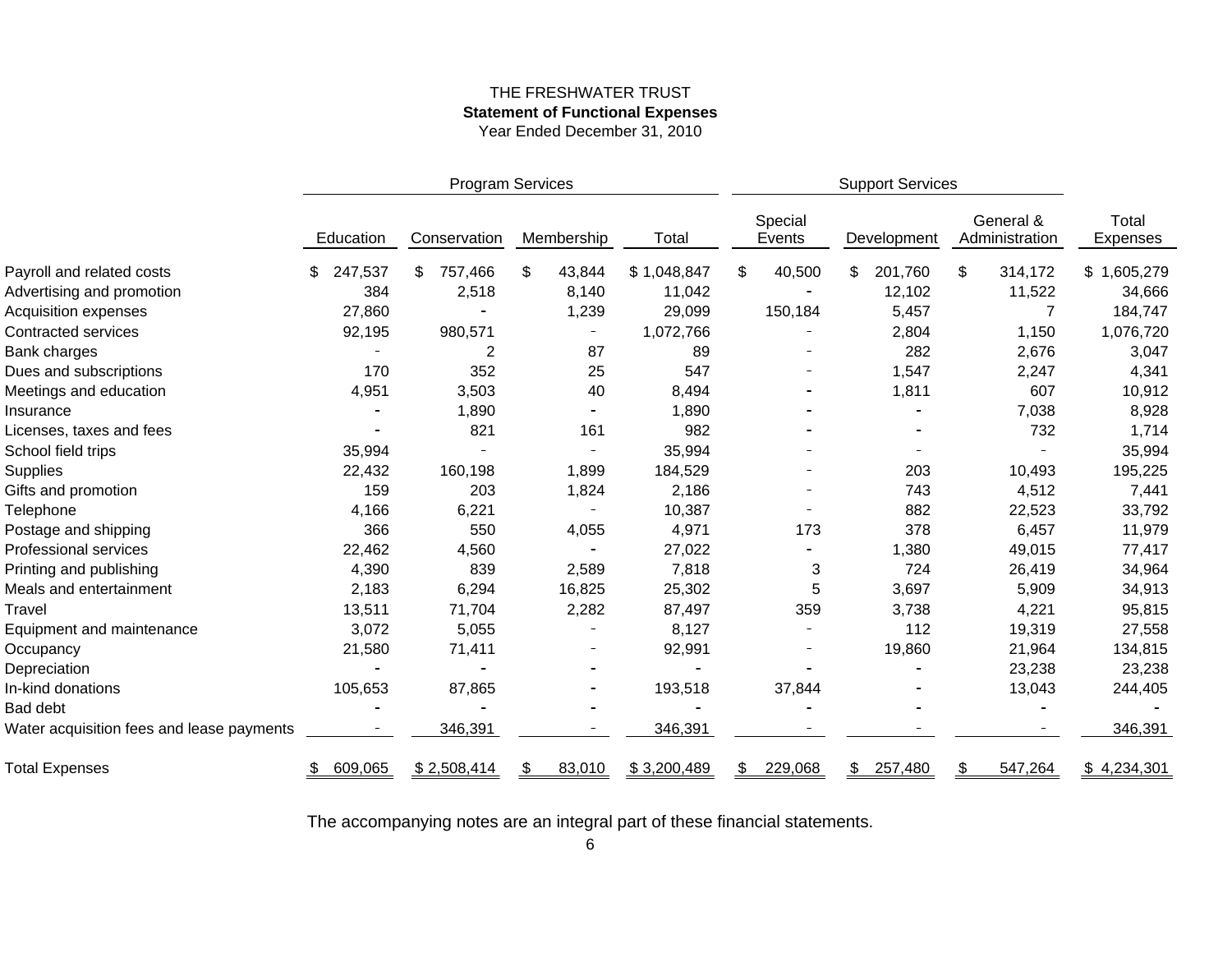#### THE FRESHWATER TRUST

### **Statements of Cash Flows**

Years Ended December 31, 2011 and 2010

|                                                                                                                                                                             | 2011                                      | 2010                                          |  |  |
|-----------------------------------------------------------------------------------------------------------------------------------------------------------------------------|-------------------------------------------|-----------------------------------------------|--|--|
| Cash Flows from Operating Activities:<br>Decrease in net assets<br>Adjustments to reconcile change in net assets<br>to net cash used in operating activities                | (178, 260)                                | \$<br>(113, 328)                              |  |  |
| Depreciation and amortization<br>Net unrealized and realized (gain)/loss on investments                                                                                     | 20,835<br>2,994                           | 23,238<br>(13, 122)                           |  |  |
| (Increase) decrease in current assets:<br>Grants and contributions receivable<br>Prepaid expenses<br><b>Deposits</b><br>Water rights receivable<br>Miscellaneous receivable | (167, 760)<br>(12, 964)<br>(8,858)<br>527 | (190, 712)<br>7,964<br>(700)<br>30,000<br>150 |  |  |
| Increase (decrease) in current liabilities:<br>Accounts payable<br>Accrued expenses<br>Pension obligation<br>Deferred revenue                                               | 293,584<br>1,902<br>(589)<br>42,250       | 34,939<br>(3,648)<br>1,629<br>250             |  |  |
| Net Cash Used by Operating Activities                                                                                                                                       | (6, 339)                                  | (223, 340)                                    |  |  |
| Cash Flows from Investing Activities:<br>Purchases of property and equipment<br>Proceeds from sale of investments                                                           | (15,984)<br>217,970                       | (6, 724)<br>99,198                            |  |  |
| Net Cash Provided by Investing Activities                                                                                                                                   | 201,986                                   | 92,474                                        |  |  |
| Cash Flows from Financing Activities<br>Proceeds from line of credit                                                                                                        | 74,803                                    |                                               |  |  |
| Net Cash Provided by Financing Activities                                                                                                                                   | 74,803                                    |                                               |  |  |
| Net Increase (Decrease) in Cash                                                                                                                                             | 270,450                                   | (130, 866)                                    |  |  |
| Cash Balance Beginning of Period                                                                                                                                            | 351,031                                   | 481,897                                       |  |  |
| Cash Balance End of Period                                                                                                                                                  | 621,481                                   | 351,031                                       |  |  |
| Supplemental Disclosures of Cash Flow Information                                                                                                                           |                                           |                                               |  |  |
| Cash paid for line of credit interest                                                                                                                                       | \$<br>2,769                               | <u> 194</u><br>\$                             |  |  |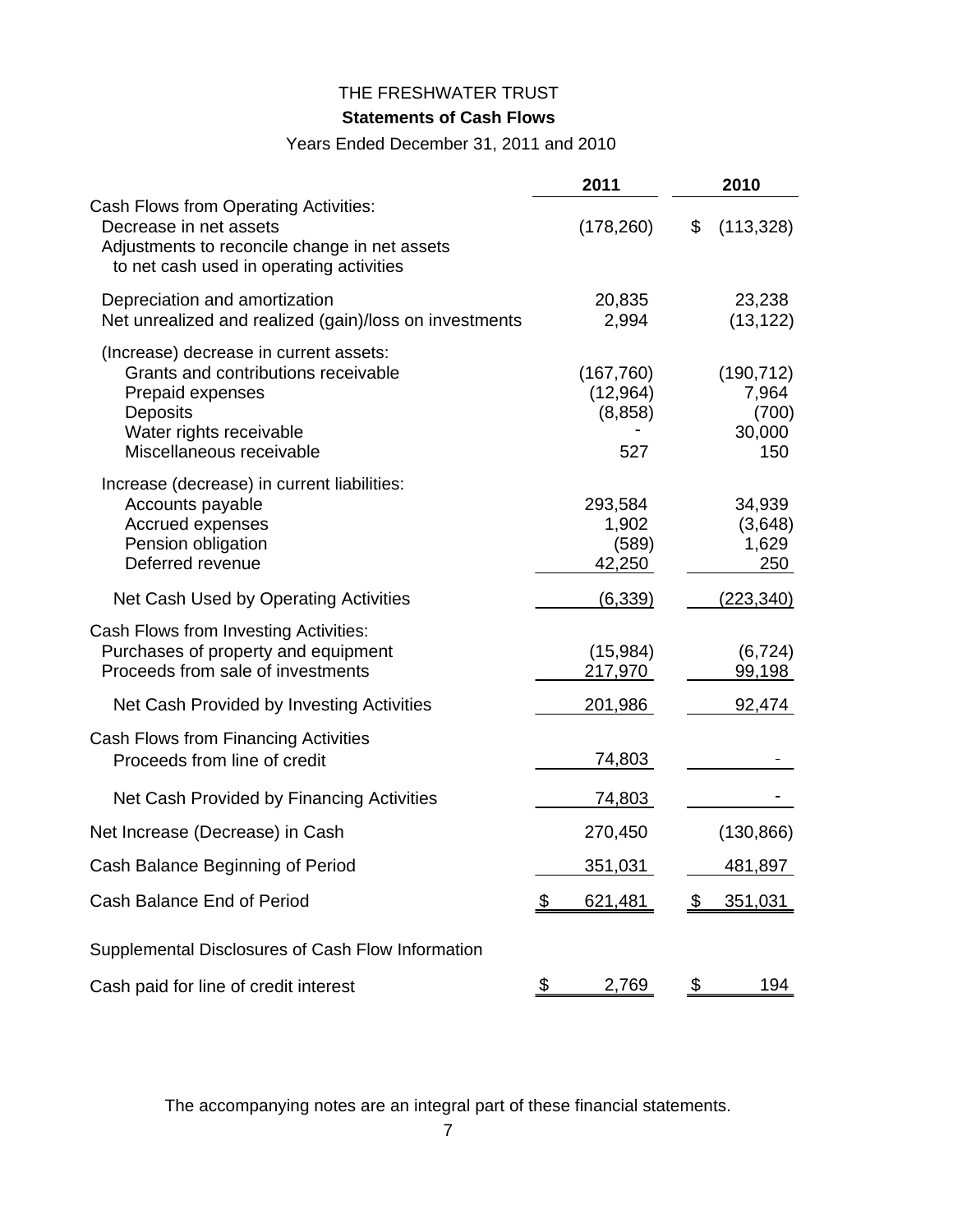For The Years Ended December 31, 2011 and 2010

#### **NOTE 1 - ORGANIZATION**

The Freshwater Trust is a statewide non-profit organization headquartered in Portland, Oregon with satellite offices in Bend and Corvallis. The Freshwater Trust takes a holistic approach to restoring freshwater ecosystems - from restoring a river's architecture to working with landowners to keep more water in rivers to educating children on the importance of freshwater conservation.

The Freshwater Trust was established in 2009 through a merger of Oregon Trout and Oregon Water Trust. Founded in 1983 by a group of flyfishing conservationists, Oregon Trout started the wild fish discussion in the Pacific Northwest, working to protect and restore native fish and their ecosystems. Oregon Water Trust was founded in 1993 to work cooperatively with water users to keep more water in landowners' rivers and streams. Oregon Water Trust was the first water trust in the United States.

While remaining true to both organizations' original missions, the merger allows The Freshwater Trust to address form, flow and function at the same time - creating an integrated and more effective approach freshwater health.

During the years ended December 31, 2011 and 2010, the Organization incurred program expenses in the following major categories:

**Education** - Programs designed to educate students on the importance of healthy rivers and streams, including, the Salmon Watch program for youth, designed to teach watershed and salmon stewardship. At the end of 2010, the Organization elected to discontinue this program.

**Habitat** - The Freshwater Trust works with landowners to protect and restore native fish and watersheds through a variety of projects related to habitat. The Organization monitors the issuance of water rights to the public. This is an oversight function to ensure public officials are being cognizant of who receives the privilege of water rights. The Organization is dedicated to providing technical assistance outreach to local community stream restoration activities statewide. As part of this program, the Organization acquires water rights through gift, lease or purchase and commits those rights to instream flows in order to conserve fisheries and aquatic habitat and to enhance regional values and the ecological health of water courses.

**Membership Expansion** - Program designed to increase dues paying members and expand public awareness of The Freshwater Trust.

#### **NOTE 2 - SUMMARY OF SIGNIFICANT ACCOUNTING POLICIES**

**Basis of Accounting** - The accompanying financial statements have been prepared on the accrual basis of accounting in accordance with accounting principles generally accepted in the United States of America.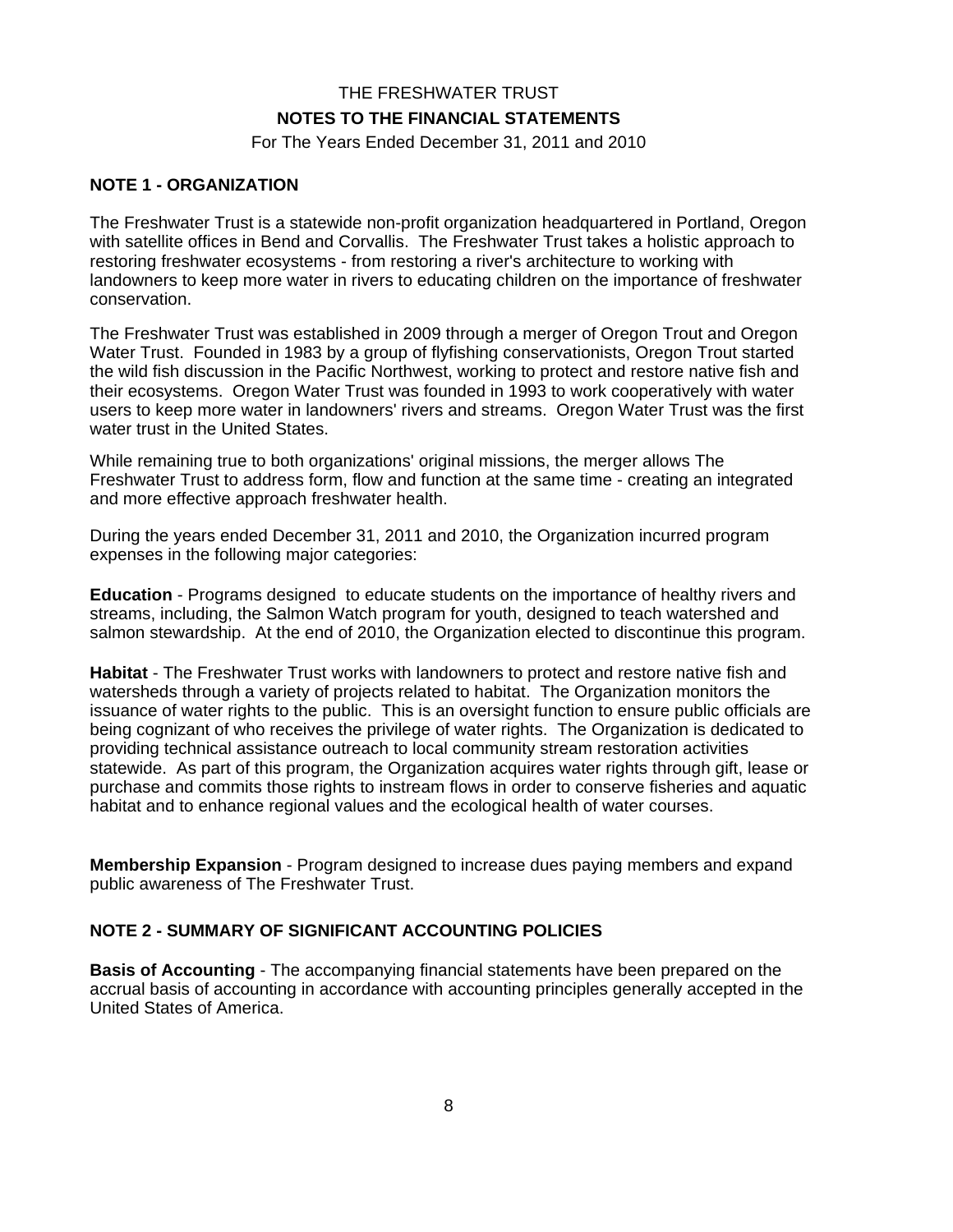For The Years Ended December 31, 2011 and 2010

### **NOTE 2 - SUMMARY OF SIGNIFICANT ACCOUNTING POLICIES (CONTINUED)**

**Basis of Presentation** - The Organization has adopted the provisions of Financial Accounting Standards Board (FASB) Accounting Standards Codification (ASC) No. 958-605-25 "Revenue Recognition" and FASB ASC No. 958-205 "Presentation of Financial Statements." These provisions establish standards for external financial reporting by not-for-profit organizations and require that resources be classified for accounting and reporting purposes into three net asset categories according to externally (donor) imposed restrictions. A description of the three net asset categories follows:

*Unrestricted net assets* - Net assets not subject to donor-imposed restrictions.

*Temporarily restricted net assets* - Net assets subject to donor-imposed restrictions that will be met either by actions of the Organization and/or the passage of time.

*Permanently restricted net assets* - Net assets restricted by donors to be maintained in perpetuity. Generally, income earned on such funds is unrestricted or temporarily restricted based on donor stipulations.

Expenses are reported as a decrease in unrestricted net assets. Gains and losses on investments and other asset or liabilities are reported as increases or decreases in unrestricted net assets unless their use is restricted by explicit donor stipulations or by law. Expirations of temporary restrictions on net assets (i.e. donor-stipulated purpose has been fulfilled and/or the stipulated time period has elapsed) are reported as net assets released from restrictions.

**Cash Equivalents** - For financial statement purposes, the Organization considers all liquid investments having initial maturities of three months or less to be cash equivalents.

**Contributions** - Contributions, which include unconditional promises to give (pledges), are recognized as revenues in the period received. Conditional promises to give are not recognized until they become unconditional, that is when the conditions on which they depend are substantially met. Contributions of assets other than cash are recorded at their estimated fair market value.

**Contributions of Long-Lived Assets** - Contributions of furniture and equipment without donor stipulations concerning the use of such long-lived assets are reported as revenues of the unrestricted net asset class. Contributions of cash or other assets to be used to acquire furniture and equipment with such donor stipulations are reported as revenues of the temporarily restricted net asset class; the restrictions are considered to be released at the time of acquisition of such long-lived assets.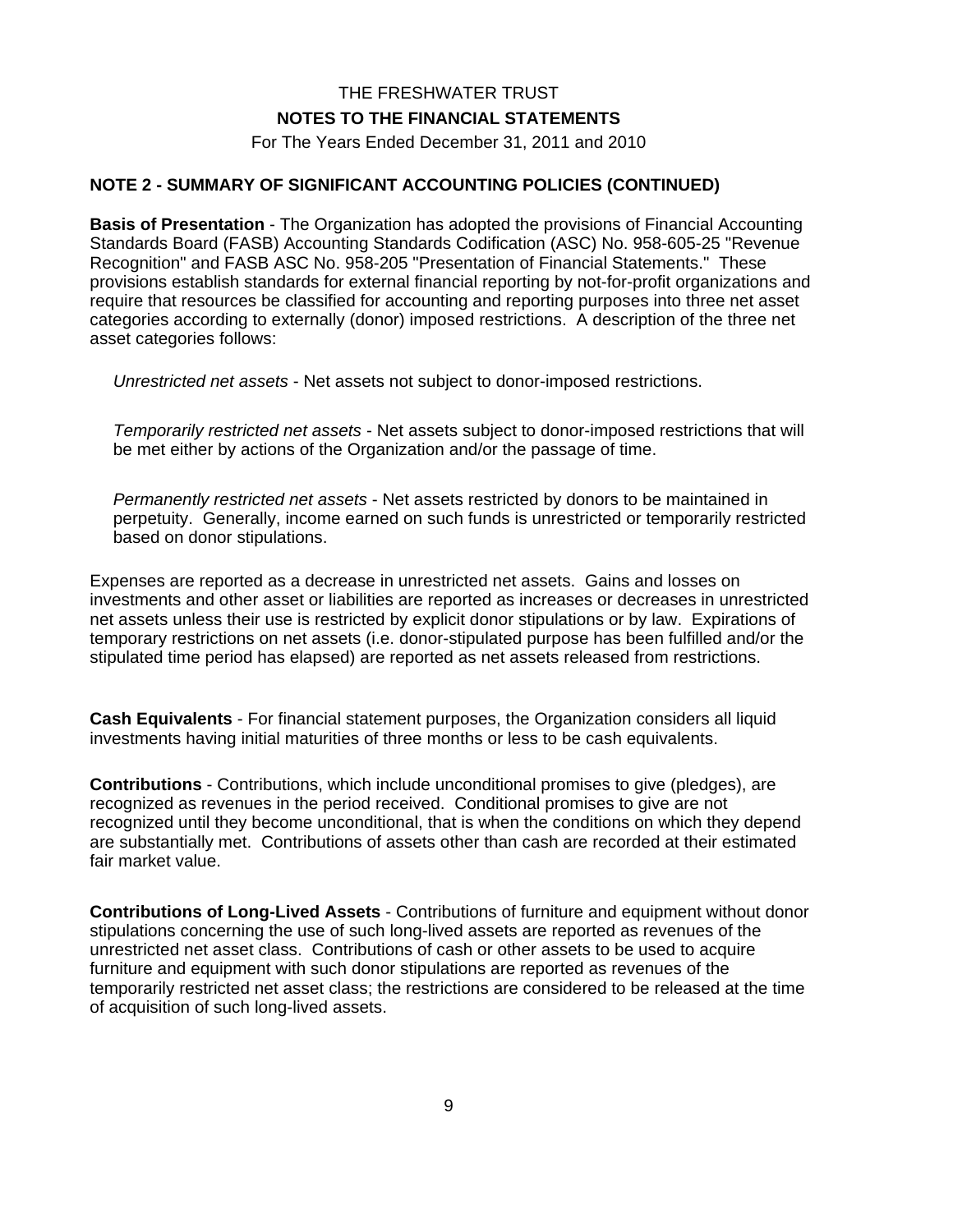For The Years Ended December 31, 2011 and 2010

#### **NOTE 2 - SUMMARY OF SIGNIFICANT ACCOUNTING POLICIES (CONTINUED)**

**Property and Equipment** - Purchased property and equipment is recorded at its cost of acquisition. Donated property is recorded at its estimated fair market value. Property and equipment additions in excess of \$500 are capitalized. Depreciation is provided on a straightline basis over the estimated useful lives of 5 to 7 years.

**Income Taxes** - The Organization is exempt from federal and state income tax under Section 501(c)(3) of the Internal Revenue Code. No provision for income taxes has been made in the accompanying statements.

Accounting principles require management to evaluate tax positions taken by the organization and recognize a tax liability (or asset) if the organization has taken an uncertain position that more than likely than not would not be sustained upon examination by the Internal Revenue Service. Management has analyzed the tax positions taken by the organization, and has concluded that as of December 31, 2011, there are no uncertain positions taken or expected to be taken that would require recognition of a liability (or asset) or disclosure in the financial statements.

The organization is subject to routine audits by taxing jurisdictions; however there are currently no audits for any tax periods in progress. Management believes the organization is no longer subject to income tax examinations for years prior to 2007.

**Investments** - Investments in securities are presented in the financial statements at market value, with the resulting realized and unrealized gains and losses included in the statement of activities. Market value is determined by the quoted market price at the date of the statement of financial position. Security transactions and related expenses are accounted for on a tradedate basis. Investment expense incurred for the for years ended December 31, 2011 and 2010 was \$852 and \$2,000, respectively.

**Fair Value of Financial Instruments** - Financial instruments are composed of cash, investments, accounts/grants/pledges receivable, water rights, accounts payable and accrued liabilities, the carrying value of which approximates fair market value.

**Revenue Recognition** - All contributions and grants are considered available for unrestricted use unless specifically restricted by the donor. Service revenues are recognized at the time services are provided and the revenues are earned. Membership payments received from Organization members are considered equivalent to unrestricted contributions and are recognized as revenue when received.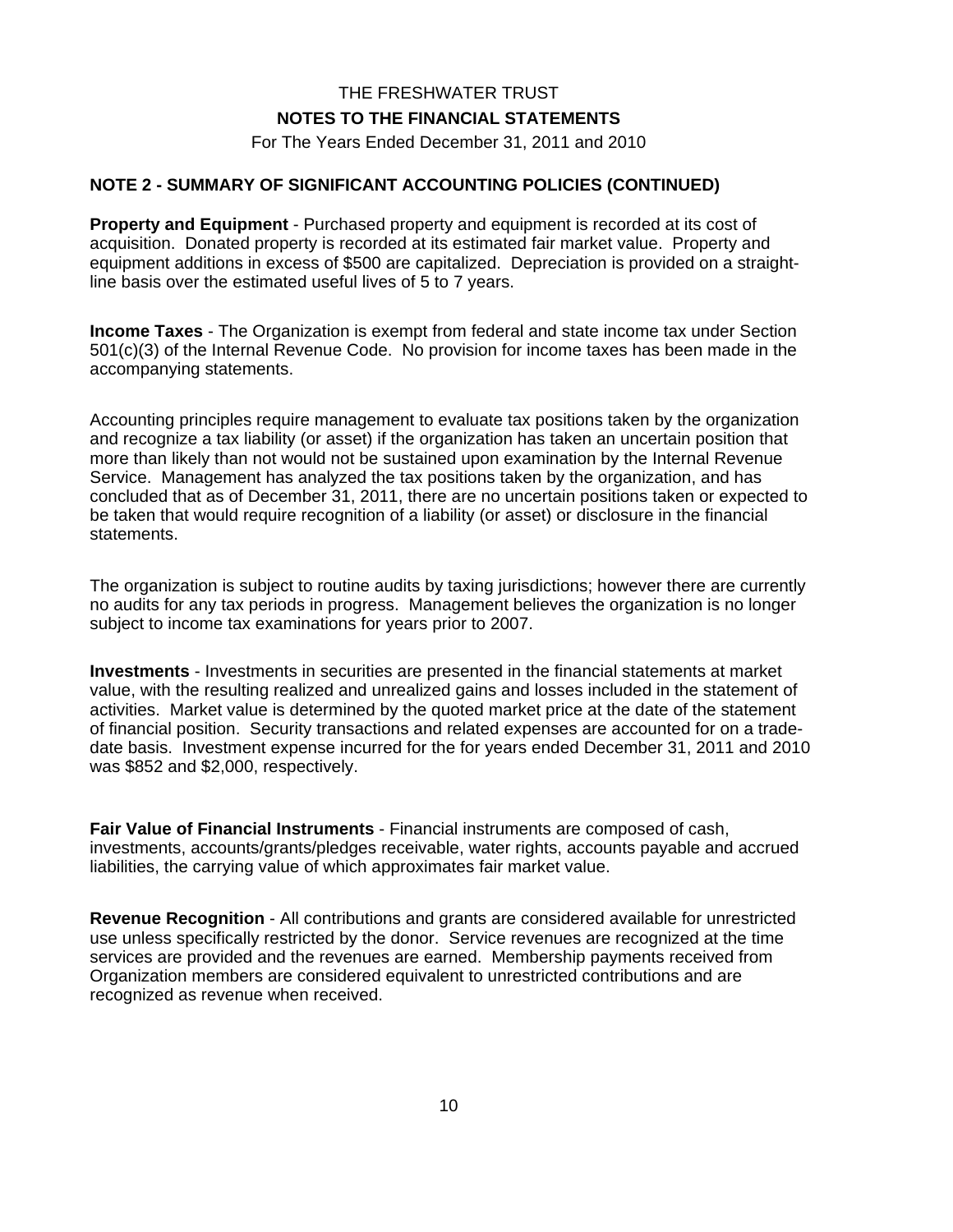For The Years Ended December 31, 2011 and 2010

### **NOTE 2 - SUMMARY OF SIGNIFICANT ACCOUNTING POLICIES (CONTINUED)**

**Software development costs** - Cost to develop software programs to be used solely for internal needs have been accounted for in accordance with the provisions of Financial Accounting Standards Board (FASB) Accounting Standards Codification (ASC) No. 350-40 "Internal -Use Software". Costs incurred during the application development stage for software programs to be used solely for internal needs were capitalized and will be amortized over their useful life once the software is substantially complete and ready for its intended use.

**Use of Estimates** - The preparation of financial statements in conformity with accounting principles generally accepted in the United States of America requires that management make estimates and assumptions that affect the reported amounts of assets and liabilities, the disclosure of contingent assets and liabilities at the date of the financial statements, and the reported amounts of revenues and expenses during the reporting period. Actual results could differ from those estimates.

**Subsequent Events** - Management has evaluated subsequent events through May 7, 2012, the date the financial statements were available to be issued.

### **NOTE 3 - CONCENTRATION OF CREDIT RISK**

Financial instruments, which potentially expose the Organization to concentrations of credit risk, consist primarily of cash and cash equivalents. Cash is deposited with institutions insured by the Federal Deposit Insurance Corporation (FDIC) and at times during the year exceeded the FDIC limits. At December 31, 2011 and 2010, cash balances exceed federally insured limits by \$380,095 and \$37,123, respectively.

The Organization has not experienced any losses in such accounts and believes it is not exposed to any significant credit risk on cash and cash equivalents.

#### **NOTE 4 - INVESTMENT IN PERPETUAL TRUST**

In 1996 the Organization established the Oregon Trout Endowment Fund at the Oregon Community Foundation (the Foundation). The Organization intends to grow the balance of this fund to \$100,000 before beginning to draw on investment income and appreciation. At December 31, 2011 and 2010, the fair value of the assets in this fund totaled \$79,090 and \$81,805, respectively. As a component fund of the Foundation, the fund is invested and managed by the foundation and only investment income and appreciation will be made available to The Freshwater Trust in the future.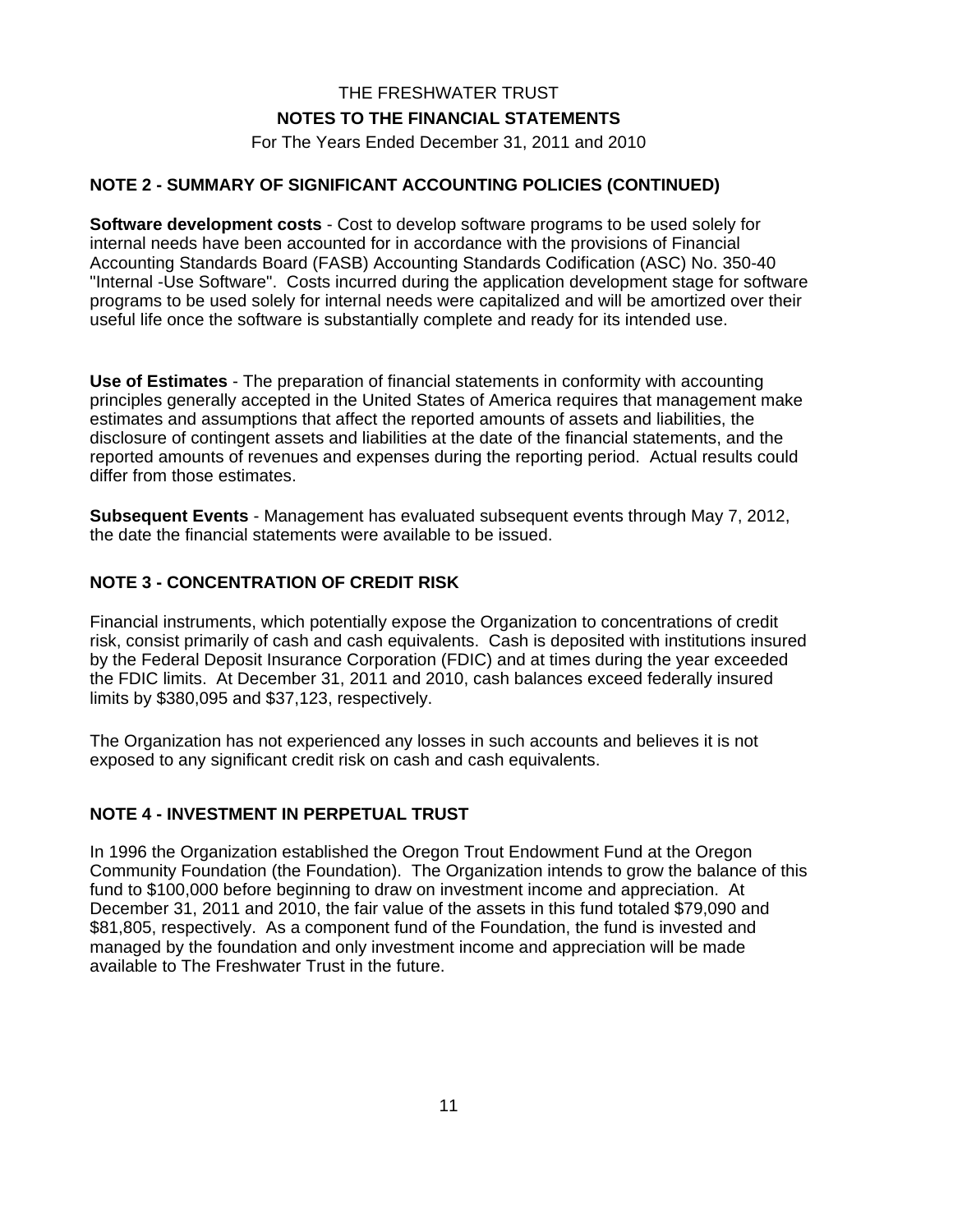For The Years Ended December 31, 2011 and 2010

### **NOTE 5 - FAIR VALUE MEASUREMENTS**

Financial Accounting Standards Board (FASB) Accounting Standards Codification (ASC) No. 820-10 "Fair Value Measurements", establishes a framework for measuring fair value. That framework provides a fair value hierarchy that prioritizes the inputs to valuation techniques used to measure fair value. The hierarchy gives the highest priority to unadjusted quoted prices in active markets for identical assets or liabilities (level 1 measurements) and the lowest priority to unobservable inputs (level 3 measurements). The three levels of the fair value hierarchy under FASB ASC No. 820-10 are described below:

| Level 1 | Inputs to the valuation methodology are unadjusted<br>quoted prices for identical assets or liabilities in active<br>markets that the Organization has the ability to access. |
|---------|-------------------------------------------------------------------------------------------------------------------------------------------------------------------------------|
| Level 2 | Inputs to the valuation method include:                                                                                                                                       |
|         | $\star$<br>Quoted prices for similar assets or liabilities<br>in active markets:                                                                                              |

- \* Quoted prices for identical or similar assets or liabilities in inactive markets;
- \* Inputs other than quoted prices that are observable for the asset or liability;
- Inputs that are derived principally from or corroborated by observable market data by correlation or other means.

If the asset or liability has a specified (contractual term), the Level 2 input must be observable for substantially the full term of the asset or liability.

Level 3 **Inputs to the valuation methodology are unobservable and** significant to the fair value measurement.

The asset's or liability's fair value measurement level within the fair value hierarchy is based on the lowest level of any input that is significant to the fair value measurement. Valuation techniques used need to maximize the use of observable inputs and minimize the use of unobservable inputs.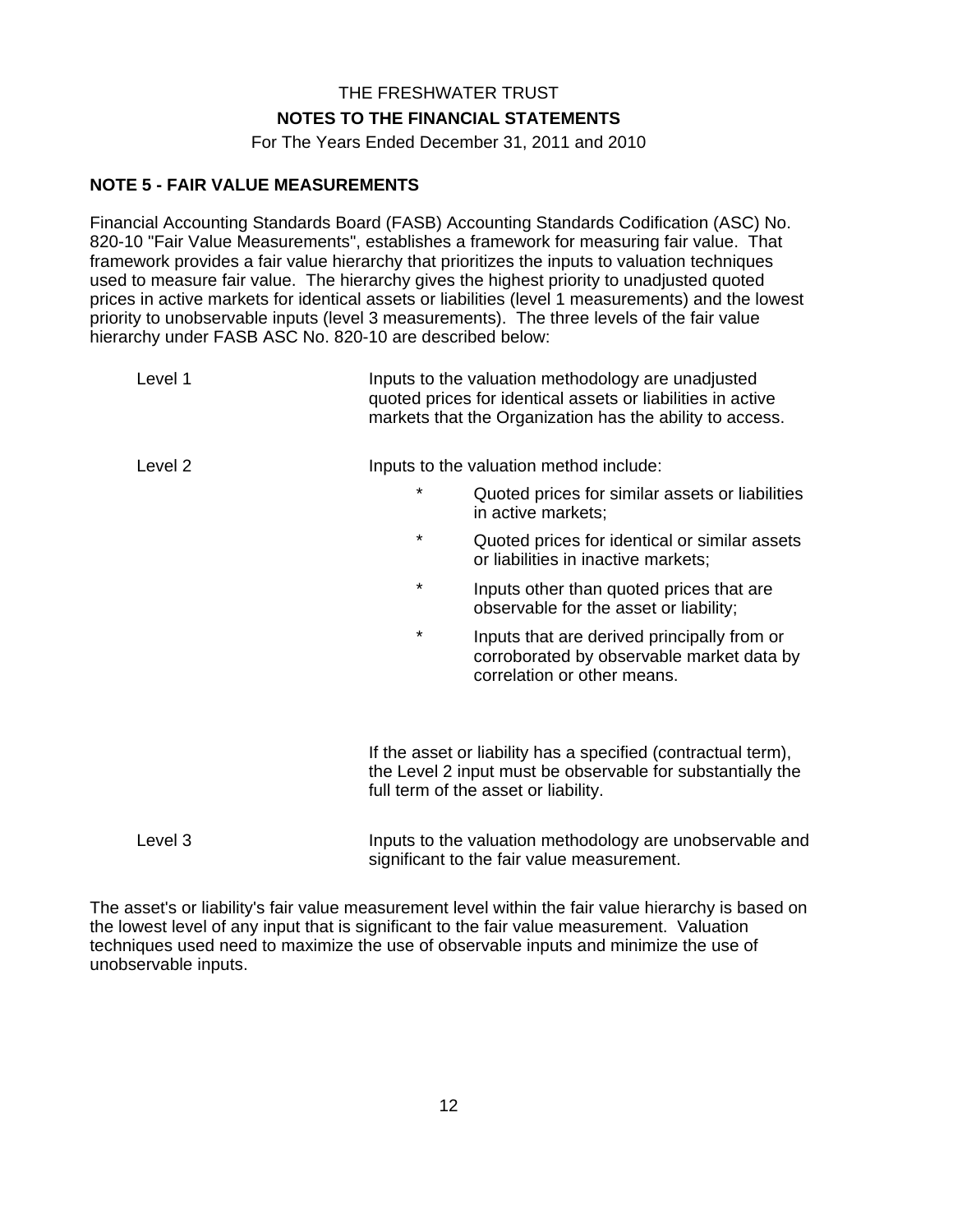For The Years Ended December 31, 2011 and 2010

### **NOTE 5 - FAIR VALUE MEASUREMENTS (CONTINUED)**

Following is a description of the valuation methodologies used for assets measured at fair value.

> *Money market funds:* Valued at the stated value of the instrument.

> *Mutual funds:* Valued at the net asset value ("NAV") of shares held at year end.

*Securities:* Valued at the closing price reported on the active market on which the individual securities are traded.

*Fixed Income:* Valued at the closing price reported on the active market on which the individual issues are traded.

*StreamBank software:* Valued at the historical cost incurred to develop the software.

Investment accounts consisting of publicly traded equities and mutual funds are recorded at fair market value based on current quoted market prices provided primarily by custodians. Investments in fixed income accounts are recorded at fair value provided primarily by custodians and are based on pricing models that incorporate available trade, bid and other market information.

Quoted market prices are not available for certain investments. These investments are recorded at their estimated fair market value; therefore, the reported value may differ from the value that would have been used had a quoted market price existed. As described in Note 4, the Organization maintains an endowment fund with the Oregon Community Foundation. The Oregon Community Foundation believes that the reported amounts for these investments are a reasonable estimate of their fair value at December 31, 2011 and 2010.

The methods described above may produce a fair value calculation that may not be indicative of net realizable value or reflective of future fair values. Furthermore, while Management believes its valuation methods are appropriate and consistent, the use of different methodologies or assumptions to determine the fair value of certain financial instruments could result in a different fair value measurement at the reporting date.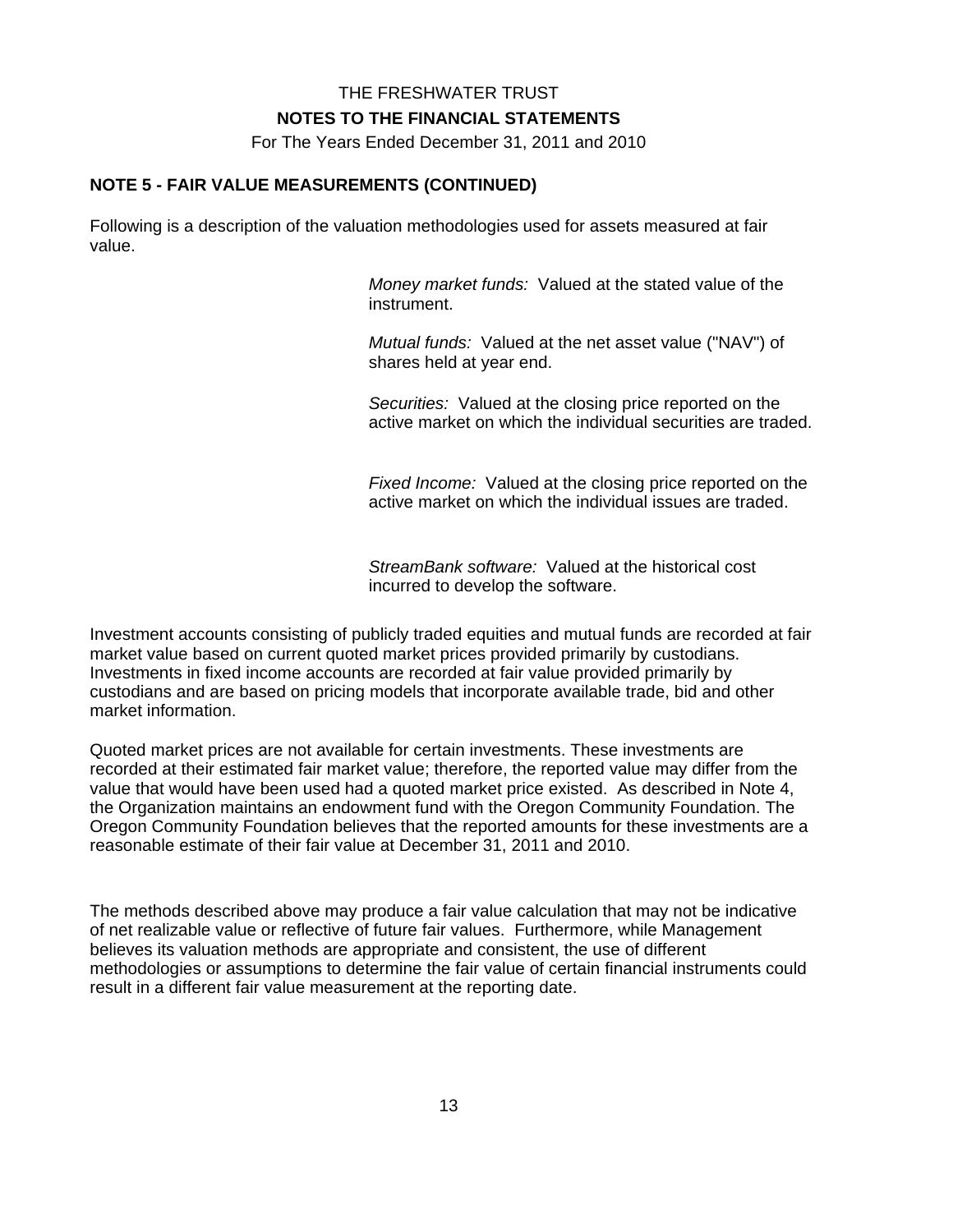For The Years Ended December 31, 2011 and 2010

### **NOTE 5 - FAIR VALUE MEASUREMENTS (CONTINUED)**

|                            | Assets at Fair Value as of December 31, 2011 |                          |         |         |  |  |  |  |
|----------------------------|----------------------------------------------|--------------------------|---------|---------|--|--|--|--|
|                            | Level 1                                      | Level 2                  | Level 3 | Total   |  |  |  |  |
| * Other investments        |                                              |                          | 94,111  | 94,111  |  |  |  |  |
| StreamBank software        | -                                            | $\overline{\phantom{a}}$ | 769,174 | 769,174 |  |  |  |  |
| Total assets at fair value |                                              |                          | 863.285 | 863.285 |  |  |  |  |

\* Investments held/managed by the Oregon Community Foundation (see note 4).

|                            | Assets at Fair Value as of December 31, 2010 |         |         |                 |         |                |       |         |
|----------------------------|----------------------------------------------|---------|---------|-----------------|---------|----------------|-------|---------|
|                            | Level 1                                      |         | Level 2 |                 | Level 3 |                | Total |         |
| Money market funds         |                                              | 92,706  | \$      |                 | \$      |                | \$    | 92,706  |
| Mutual funds               |                                              | 10,375  |         | $\qquad \qquad$ |         |                |       | 10,375  |
| Fixed Income               |                                              | 114,689 |         |                 |         |                |       | 114,689 |
| * Other investments        |                                              |         |         |                 |         | 97,305         |       | 97,305  |
| <b>StreamBank software</b> |                                              |         |         |                 |         | 667,277        |       | 667,277 |
| Total assets at fair value |                                              |         |         |                 |         | <u>764.582</u> |       | 982.352 |

\* Investments held/managed by the Oregon Community Foundation (see note 4).

The table below sets forth a summary of changes in the fair value of the Organization's level 3 assets for the year ended December 31, 2011:

|                                   | Level 3 Assets           |         |    |            |  |
|-----------------------------------|--------------------------|---------|----|------------|--|
|                                   | Endowment<br>Investments |         |    | StreamBank |  |
| Balance, beginning of year        | S                        | 97,305  | \$ | 667,277    |  |
| Realized gains/(losses)           |                          | (127)   |    |            |  |
| Unrealized gains/(losses)         |                          | (3,571) |    |            |  |
| Investment income, net of expense |                          | 504     |    |            |  |
| <b>Purchases</b>                  |                          |         |    | 101,897    |  |
| Balance, end of year              |                          | 94.111  |    | 769,174    |  |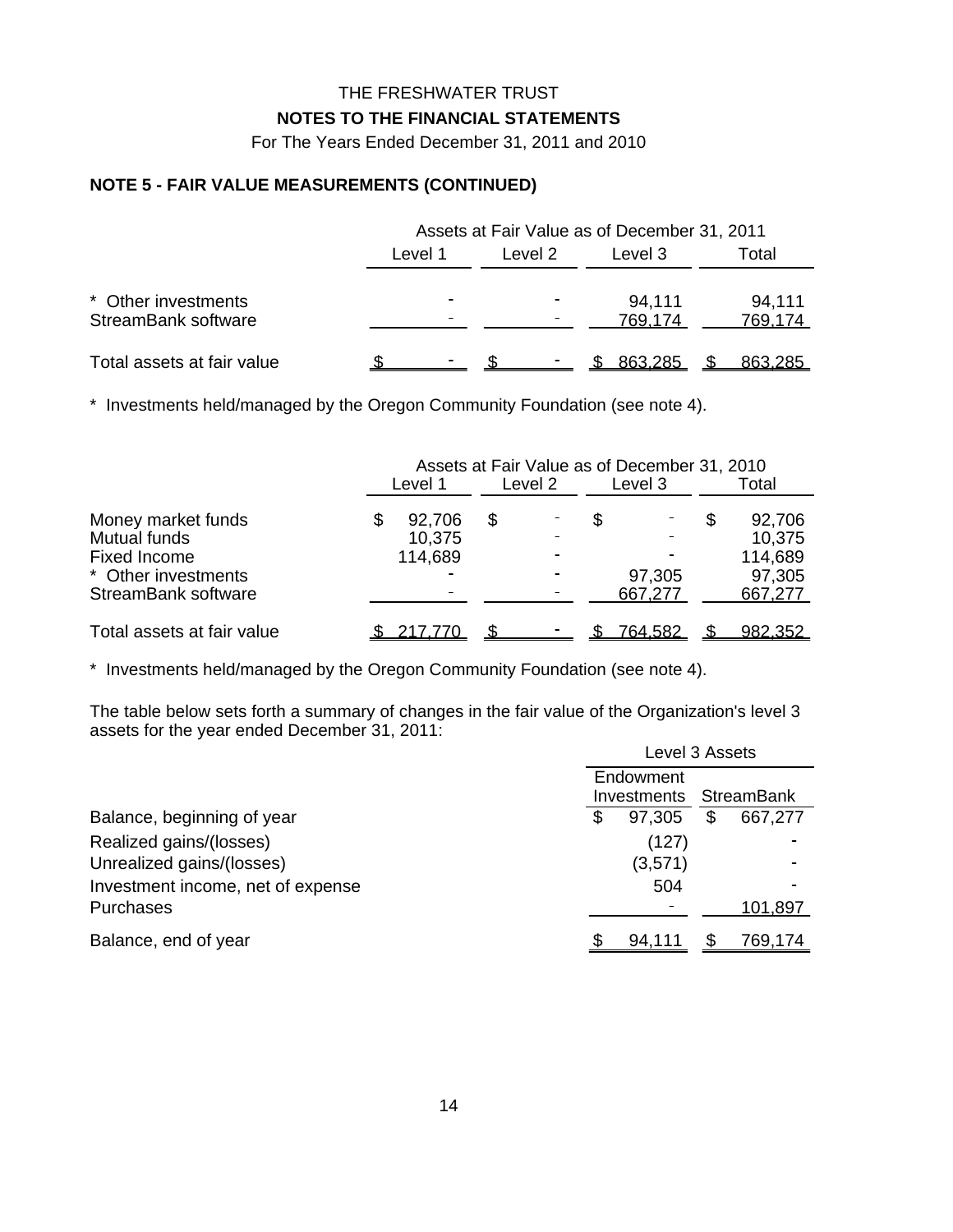For The Years Ended December 31, 2011 and 2010

### **NOTE 6 - PROPERTY AND EQUIPMENT**

Property and equipment consist of the following:

|                                                 | 2011        | 2010       |
|-------------------------------------------------|-------------|------------|
| Furniture                                       | 6.280<br>\$ | 6,280      |
| Equipment                                       | 168,350     | 162,864    |
| Leasehold improvements                          | 16,598      | 16,598     |
|                                                 | 191,228     | 185,742    |
| Less: accumulated depreciation and amortization | (142, 926)  | (132, 590) |
| Net property and equipment                      | 48,302      | 53,152     |

Depreciation and amortization expense for the years ended December 31, 2011 and 2010 was \$20,835 and \$23,238, respectively.

### **NOTE 7 - LINE OF CREDIT**

On July 29, 2011, the Organization renewed a \$600,000 line of credit with Wells Fargo Bank to support the organization's working capital. Interest is charged at the greater of the bank's prime rate plus 1.5% or the floor rate of 5.0%. As of December 31, 2011 and 2010, the outstanding balance on the line of credit was \$74,803 and \$0 respectively.

### **NOTE 8 - TEMPORARILY AND PERMANENTLY RESTRICTED NET ASSETS**

Temporarily restricted net assets consist of the following:

|                                                |     | 2011    | 2010          |
|------------------------------------------------|-----|---------|---------------|
| Habitat programs                               |     | 648.539 | \$<br>408,020 |
| Education                                      |     | 494     | 40,322        |
| <b>Streambank</b>                              |     | 32,174  | 458,374       |
| <b>Total Temporarily Restricted Net Assets</b> | \$. | 681,207 | 906,716       |

The Endowment Fund was established for the purpose of providing investment revenues to support wild fish conservation programs in perpetuity. Permanently restricted net assets at December 31, 2011 and 2010, consist of investments held within the Oregon Trout Endowment Fund; which is managed by the Oregon Community Foundation.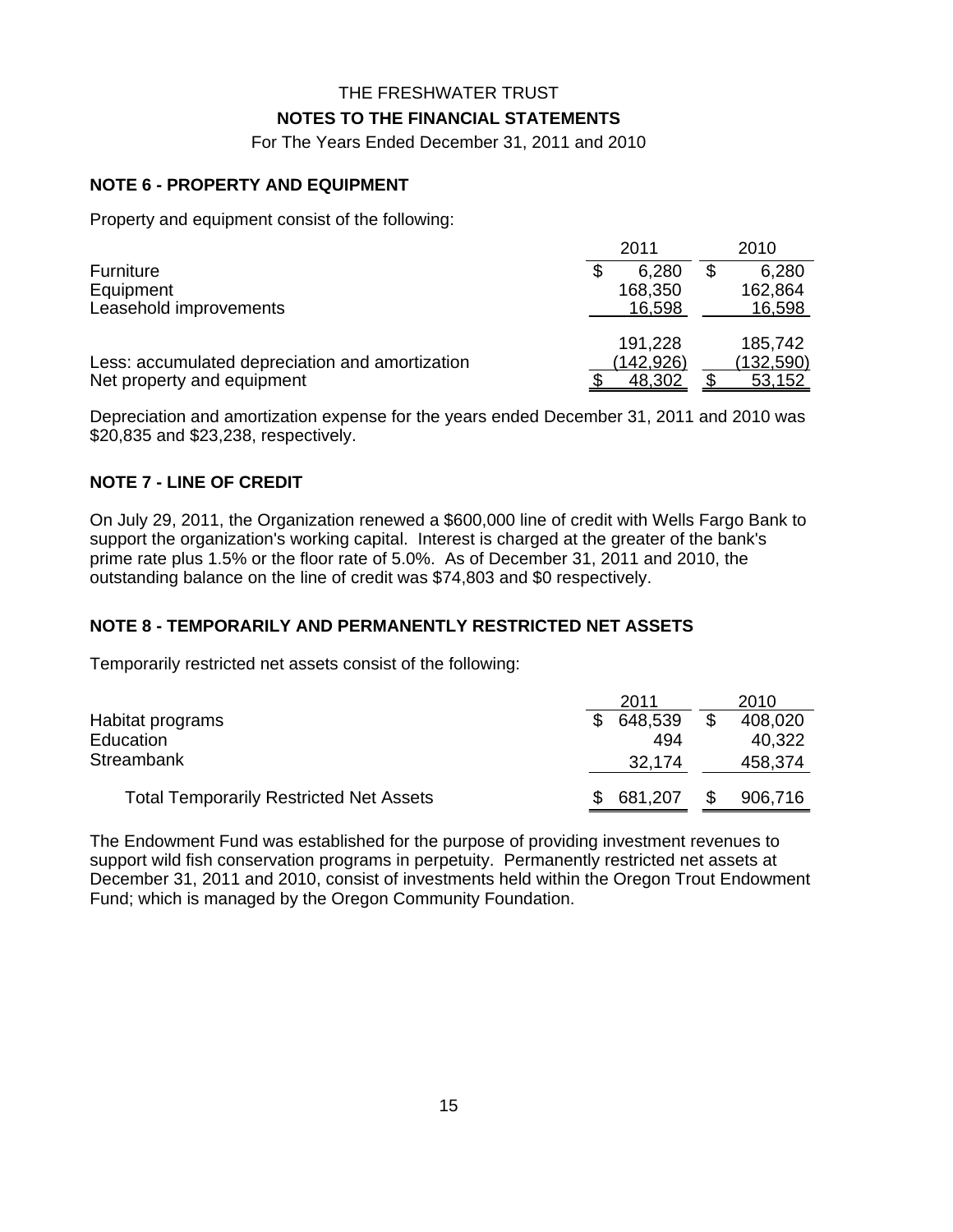For The Years Ended December 31, 2011 and 2010

### **NOTE 9 - OPERATING LEASE COMMITMENTS**

The Organization leases its office facilities under an operating lease, which commenced on December 1, 2005 and expires on September 30, 2021. The lease contains an annual provision to be paid as additional rent to cover the Organization's proportionate share of certain operating expenses. This lease was modified August 25, 2008 (Amendment I) to include office space on the entire second floor in addition to the existing lease of the third floor. This lease was modified again September 26, 2011 (Amendment II) to extend the lease term by 10 years.

Occupany expense for the years ended December 31, 2011 and 2010 was \$128,527 and 134,815, respectively.

In addition, the Organization leases certain office equipment under lease agreements expiring in 2012. Rental expense paid for equipment leases for the years ended December 31, 2011 and 2010 was \$21,077 and \$20,083, respectively.

At December 31, 2011, the approximate minimum rental commitments for the above leases are as follows:

Year Ending December 31,

| 2012                | 140,771  |  |
|---------------------|----------|--|
| 2013                | 143,578  |  |
| 2014                | 130,446  |  |
| 2015                | 132,234  |  |
| 2016 and thereafter | 675,513  |  |
| Total               | .222,542 |  |

### **NOTE 10 - RELATED PARTY TRANSACTIONS**

Tony Malmberg, an employee of the Organization, entered into a water rights lease transaction during 2011. The water rights lease transaction was completed before Tony joined the Organization as an employee. The water rights lease was consummated in an arms-length transaction and is comparable to other water rights lease transactions entered into during 2011. As an employee, Tony was one of three candidates who applied for the position and secured the job based on his abilities and skill set.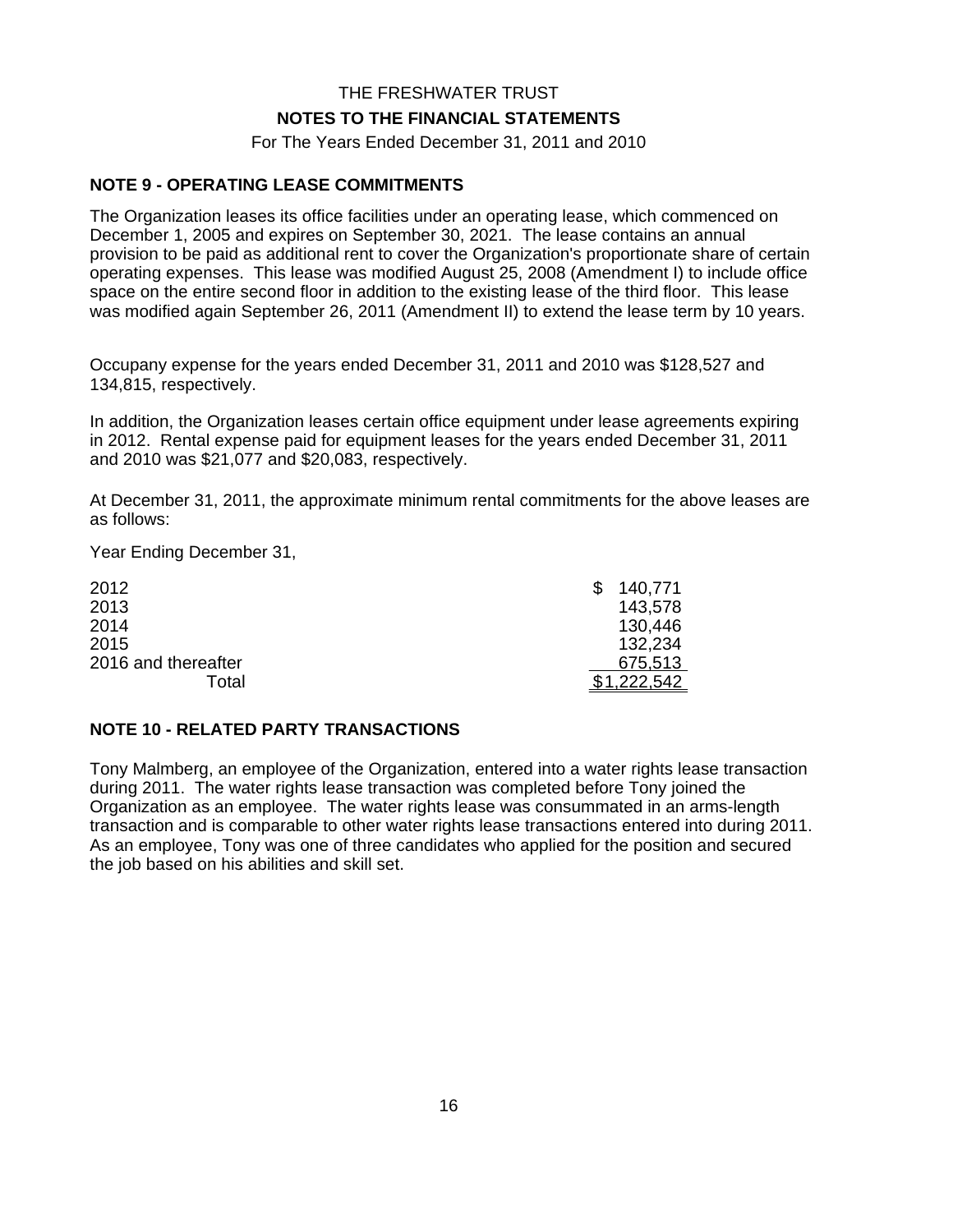For The Years Ended December 31, 2011 and 2010

### **NOTE 11 - IN-KIND CONTRIBUTIONS**

Contributions of donated services that create or enhance nonfinancial assets or that require specialized skill, are provided by individuals possessing those skills, and would typically need to be purchased if not provided by donation, are recorded at their fair values in the period received. Donations of equipment and materials are recorded where there is an objective basis upon which to value these contributions and where the contributions are an essential part of the Organization's activities.

Contributed goods and professional services valued at \$31,670 and \$50,887 are included in unrestricted contributions, specifically for Special Events for the years ending December 31, 2011 and 2010.

Contributed software valued at \$68,000 is included in unrestricted contributions, specifically for the Habitat Program for the year ending December 31, 2011.

During the year ended December 31, 2010, the financial statements recorded \$99,300 for 3,248 hours of direct volunteer services attributed to the Salmon Watch program and \$37,800 for 2,100 hours of unreported volunteer services attributed to the Deschutes 100,000 Trees program. These programs were discontinued as of the end of 2010.

### **NOTE 12 - RETIREMENT PLANS**

The Organization provides substantially all full-time and certain part-time employees with a Simplified Employees Pension Plan. The Organization's annual contribution to the plan is equal to 5.0% of the eligible annual compensation of each participant. Contributions by the Organization to the plan totaled \$51,957 and \$59,585 and for the years ended December 31, 2011 and 2010.

### **NOTE 13 - ENDOWMENT**

The Organization's endowment consists of one fund established for a variety of purposes. Its endowment includes funds both donor-restricted endowment funds and funds designated by the Board of Directors to function as endowments. As required by GAAP, net assets associated with endowment funds, including funds designated by the Board of Directors to function as endowments, are classified and reported based on the existence or absence of donor-imposed restrictions.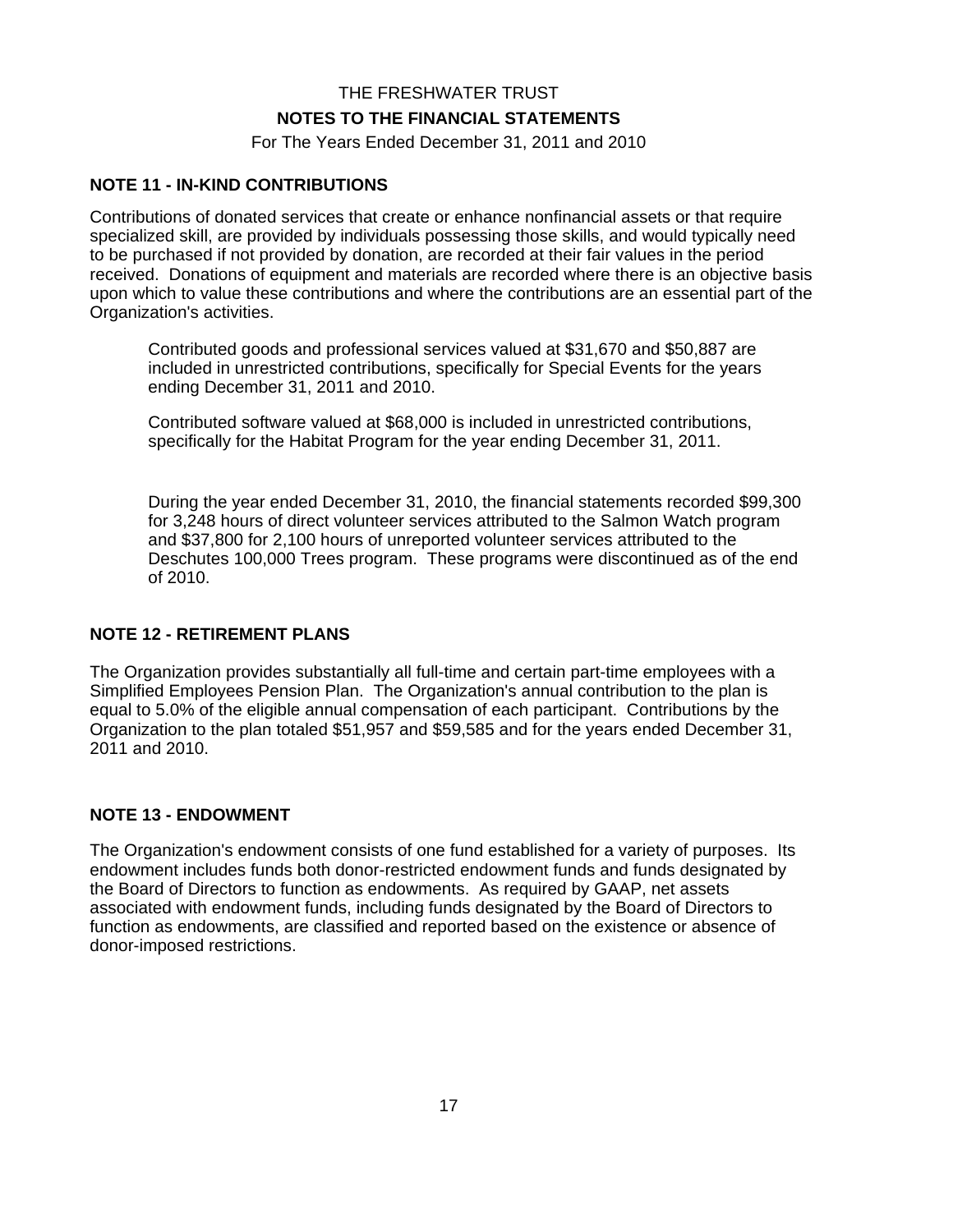For The Years Ended December 31, 2011 and 2010

### **NOTE 13 - ENDOWMENT (CONTINUED)**

The Board of Directors of The Freshwater Trust has interpreted the Uniform Prudent Management of Institutional Funds Act (UPMIFA) as requiring the preservation of the fair value of the original gift as of the gift date and the donor-restricted funds absent explicit donor stipulations to the contrary. As a result of this interpretation, the Organization classifies as permanently restricted net assets (a) the original gifts donated to the permanent endowment, (b) the original value of subsequent gifts to the permanent endowment, and (c) accumulations to the permanent endowment made in accordance with the direction of the applicable donor gift instrument at the time the accumulation is added to the fund. The remaining portion of the donor-restricted endowment fund that is not classified as permanently restricted net assets is classified as temporarily restricted net assets until those amounts are appropriated for expenditure by the Organization in a manner consistent with the standard of prudence prescribed by UPMIFA. In accordance with UPMIFA, the Organization considers the following factors in making a determination to appropriate or accumulate donor-restricted endowment funds:

- (1) The duration and preservation of the fund
- (2) The purposes of the Organization and the donor-restricted endowment fund
- (3) General economic conditions
- (4) The possible effect of inflation and deflation
- (5) The expected total return from income and the appreciation of investments
- (6) Other resources of the Organization
- (7) The investment policies of the Organization

Endowment Net Asset Composition by Type of Fund as of December 31, 2011

|                                 | Unrestricted | Restricted                   | Temporarily Permanently<br>Restricted | Total  |
|---------------------------------|--------------|------------------------------|---------------------------------------|--------|
| Board-designated endowment fund | 15,021       | $\qquad \qquad \blacksquare$ | 79,090                                | 94,111 |
| Total assets at fair value      | 15.021       |                              | 79.090                                | 94 111 |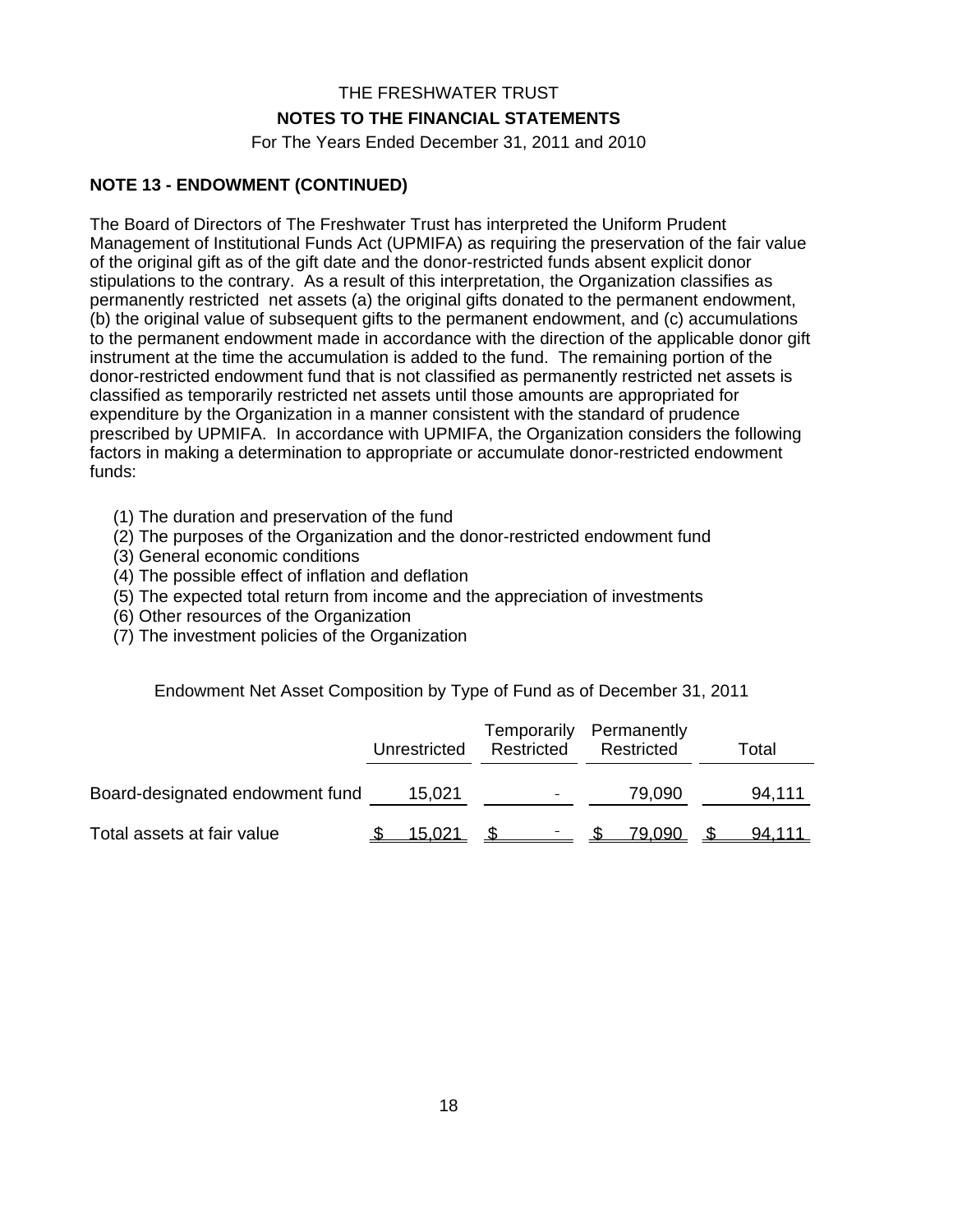For The Years Ended December 31, 2011 and 2010

### **NOTE 13 - ENDOWMENT (CONTINUED)**

Endowment Net Asset Composition by Type of Fund as of December 31, 2010

|                                 | Unrestricted | Restricted               | Temporarily Permanently<br>Restricted | Total  |
|---------------------------------|--------------|--------------------------|---------------------------------------|--------|
| Board-designated endowment fund | 15,500       | $\overline{\phantom{a}}$ | 81,805                                | 97,305 |
| Total assets at fair value      | 15.500       |                          | 81.805                                | 97.305 |

Changes in Endowment Net Assets for the year ended December 31, 2011

|                                                             | Unrestricted | Temporarily<br>Restricted | Permanently<br>Restricted | Total        |
|-------------------------------------------------------------|--------------|---------------------------|---------------------------|--------------|
| Endowment net assets,<br>beginning of year                  | \$<br>15,500 |                           | 81,805                    | \$<br>97,305 |
| Investment return:<br>Investment income<br>Net appreciation | 76           |                           | 428                       | 504          |
| (realized and unrealized)                                   | (555)        |                           | (3, 143)                  | (3,698)      |
| Endowment net assets,<br>end of year                        | 15.02′       |                           | <u>79.090</u>             | 94.          |

Certain assets received in the October 2008 merger with Oregon Water Trust, Inc. were classified as endowments subject to a permanent restriction. Subsequent review has identified these assets as board designated and not as donor endowments. During 2010, these assets were released from permanent endowment restriction and included in the organization's general unrestricted net assets.

### **NOTE 14 - WATER RIGHTS**

The Organization has acquired title for partial water right interests among several basins in Oregon to preserve in-stream water flows. The water rights are valued based on their original purchase cost. Annually, the Organization assesses the value of the water right interests held to determine if any permanent impairment of value has occurred. If the value of the water rights is determined to be impaired; the carrying value of the water rights would be reduced to their estimated fair value in the period that the impairment has occurred. For the years ended December 31, 2011 and 2010, the Organization has not recognized any impairment losses on the value these water rights.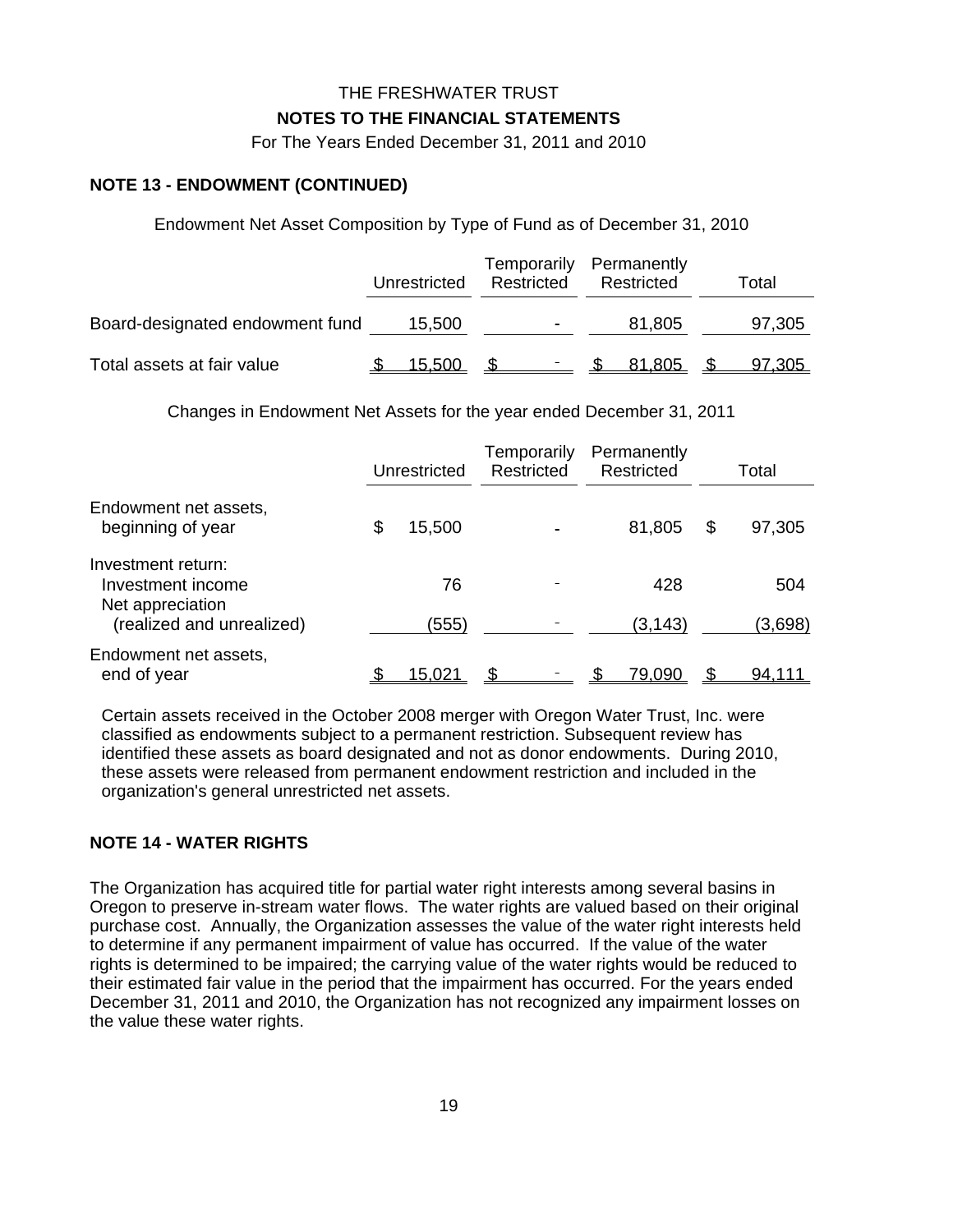For The Years Ended December 31, 2011 and 2010

### **NOTE 15 - WATER LEASE COMMITMENTS**

The Organization has entered into multiple water rights lease agreements with participating landowners in Oregon with terms ranging from one to four years. Each water right lease agreement is conditioned upon the Organization receiving annual funding from the Columbia Basin Water Transaction Program. In the event that funding is not made available the water right lease terminates and the parties are released from their obligations.

At December 31, 2011. the approximate minimum commitments for the above leases are as follows:

Year Ending December 31:

| 2012 |       | \$208,683 |
|------|-------|-----------|
| 2013 |       | 185,853   |
| 2014 |       | 178,822   |
| 2015 |       | 8,883     |
|      | Total | 582,241   |

During the year ended December 31, 2011 certain water rights lease agreements were paid two to five years in advance. There are contractual remedies that the Organization can pursue in the event of default by the landowner, which can include repayment of funds received.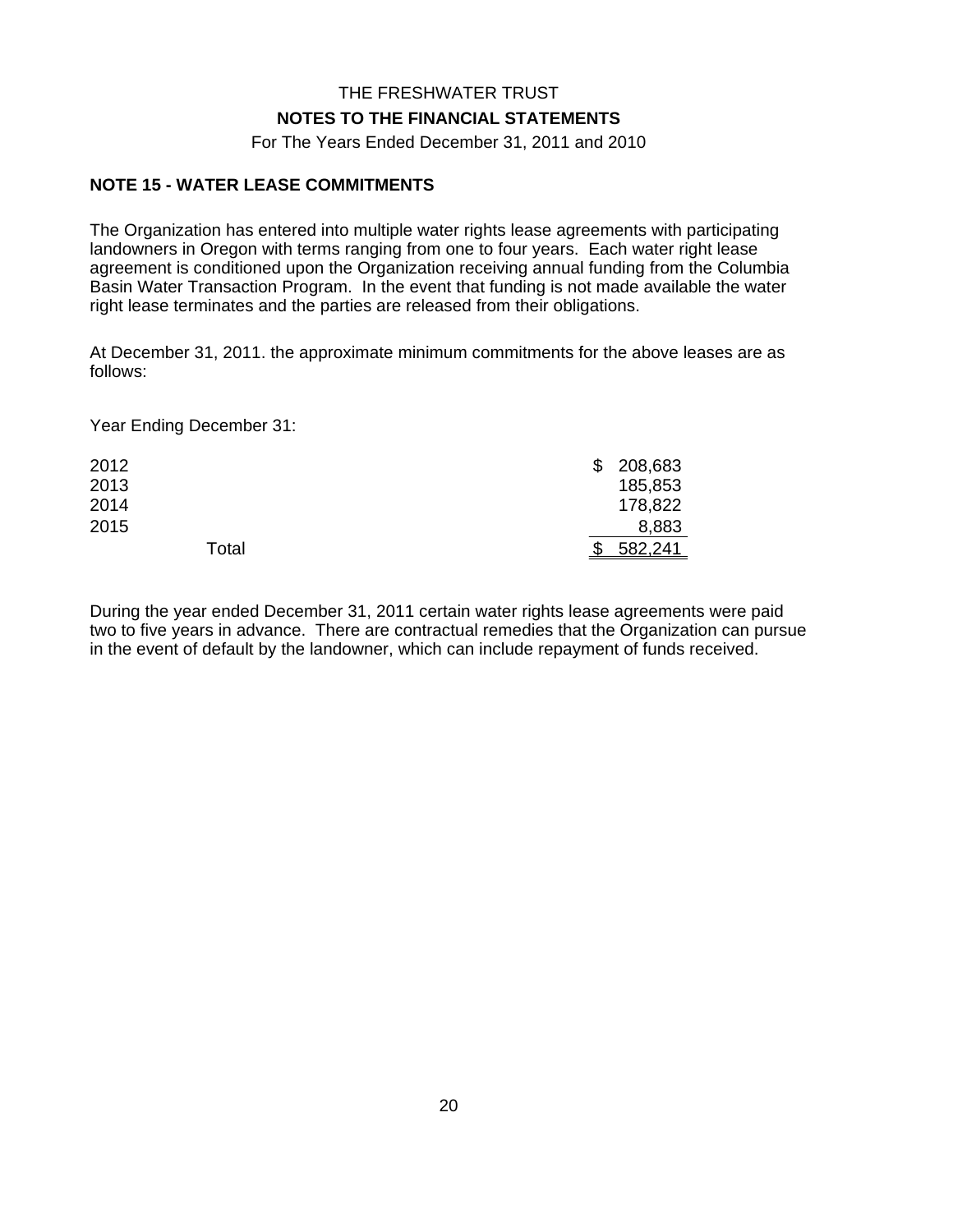# THE FRESHWATER TRUST**Schedule of Expenditures of Federal Awards**

Year ended December 31, 2011

|                                                    | Pass                     |                                         | <b>CFDA</b>   | <b>Grant Identification</b><br><b>Number</b> |                     |
|----------------------------------------------------|--------------------------|-----------------------------------------|---------------|----------------------------------------------|---------------------|
| <b>Federal Agency</b>                              | <b>Through</b><br>Agency | <b>Federal Program Title</b>            | <b>Number</b> |                                              | <b>Expenditures</b> |
| National Fish & Wildlife Foundation                | <b>CBWTP</b>             | Water Transactions Instream Flow        | 00029462      | 2011-0016-008                                | \$<br>41.080        |
| National Fish & Wildlife Foundation                | <b>CBWTP</b>             | Flow Restoration in the Umatilla Basin  | 00029462      | 2011-0016-010                                | 23,822              |
| National Fish & Wildlife Foundation                | <b>CBWTP</b>             | Water Transactions Instream Flow        | 00029462      | 2010-0056-008                                | 162,735             |
| National Fish & Wildlife Foundation                | <b>CBWTP</b>             | Flow Restoration in the Umatilla Basin  | 00029462      | 2010-0056-010                                | 182,772             |
| National Fish & Wildlife Foundation                | <b>CBWTP</b>             | <b>Water Lease Payments</b>             | 00029462      | 2010-0056-901                                | 194,559             |
| National Fish & Wildlife Foundation                | <b>CBWTP</b>             | <b>Water Lease Payments</b>             | 00029462      | 2010-0056-901                                | 632,765             |
| National Fish & Wildlife Foundation                | <b>CBWTP</b>             | Water Lease Payments                    | 00029462      | 2009-0018-903                                | 110,541             |
| <b>Total National Fish and Wildlife Foundation</b> |                          |                                         |               |                                              | 1,348,274           |
| National Fish & Wildlife Foundation                |                          | Bring Back the Natives - Rudio          | 15.231        | 2010-0055-003                                | 24,708              |
| <b>Total National Fish and Wildlife Foundation</b> |                          |                                         |               |                                              | 24,708              |
| Bureau of Land Management                          |                          | Wood River Delta Habitat Restoration    | 15.231        |                                              | 1,273               |
| Bureau of Land Management                          |                          | Salmon River Habitat Restoration        | 15.234        | L11AC20158                                   | 88,575              |
| Total Bureau of Land Management                    |                          |                                         |               |                                              | 89,848              |
| <b>National Forest Foundation</b>                  |                          | <b>Salmon River Habitat Restoration</b> | 10.682        | 8-05-05-19                                   | 41,581              |
| <b>Total National Forest Foundation</b>            |                          |                                         |               |                                              | 41,581              |
| <b>NOAA</b>                                        | <b>NACo</b>              | <b>Rudio Creek Restoration</b>          | 11.463        | DOC.749.2010-24-328                          | 48,352              |
| <b>Total NOAA</b>                                  |                          |                                         |               |                                              | 48,352              |
| <b>Fish America Foundation</b>                     | <b>NOAA</b>              | Salmon River Habitat Restoration        | N/A           | FAF-10036                                    | 58,525              |
| <b>Total Fish America Foundation</b>               |                          |                                         |               |                                              | 58,525              |
| U.S. Forest Service - Malheur                      |                          | <b>Salmon River Restoration</b>         | 10.692        | 11-DG-11060600-015                           | 70,488              |

See accompanying notes and accountant's report.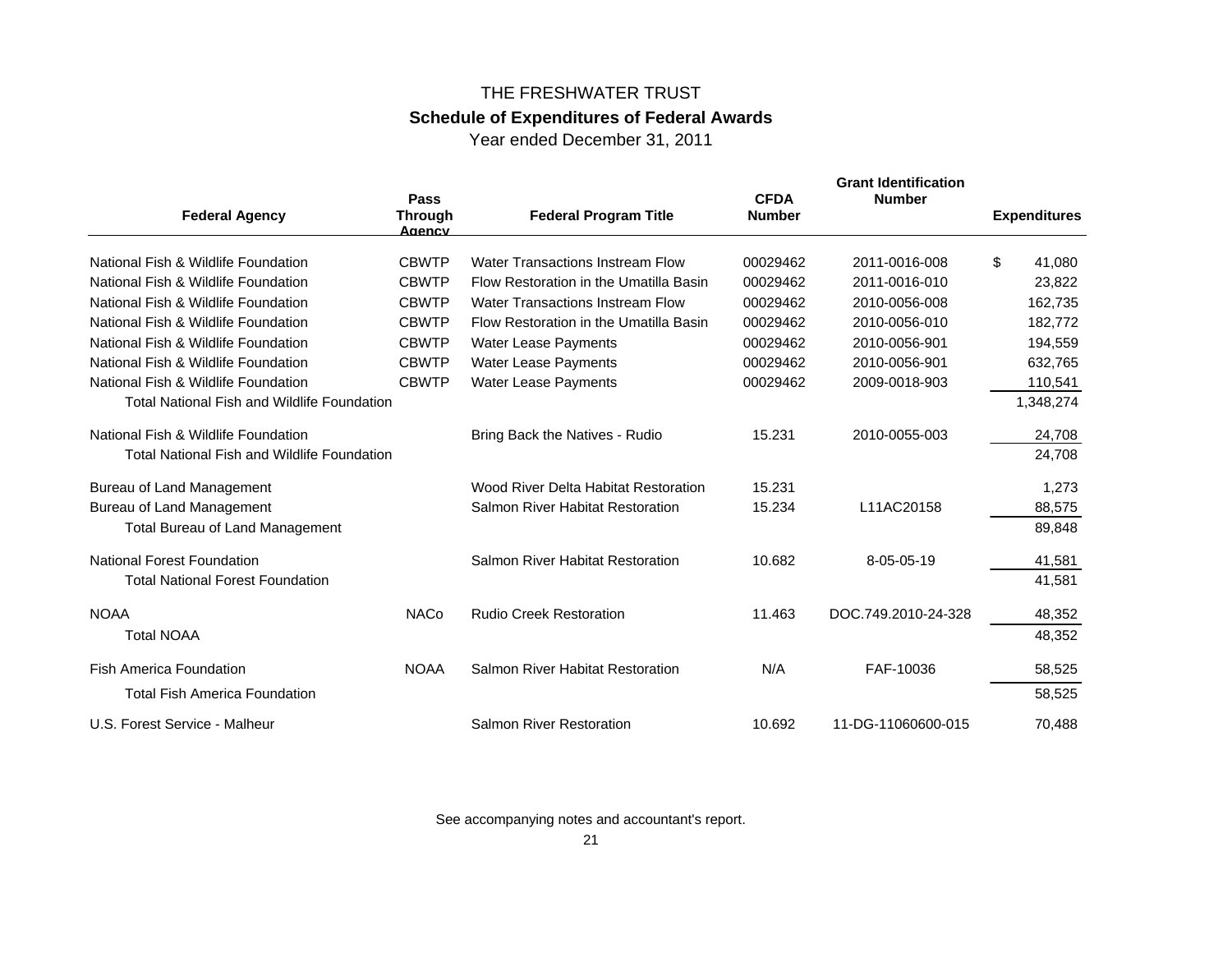## THE FRESHWATER TRUST**Schedule of Expenditures of Federal Awards**

Year ended December 31, 2011

| U.S. Forest Service - Malheur<br>Total U.S. Forest Service - Malheur                            | <b>Rudio Creek Restoration</b>      | 10.692 | 11-DG-11060400-005 | 7,843<br>78,331    |
|-------------------------------------------------------------------------------------------------|-------------------------------------|--------|--------------------|--------------------|
| <b>Environmental Protection Agency</b><br><b>Total Environmental Protection Agency</b>          | Oregon Environmental Literacy Plan  | 66.951 |                    | 13,462<br>13,462   |
| National Resources Conservation Service<br><b>Total National Resources Conservation Service</b> | NW Environmental Markets Initiative | 10.912 | 69-3A75-11-181     | 163,197<br>163,197 |
| U.S. Fish and Wildlife Service<br>Total U.S. Fish and Wildlife Service                          | Lowe Creek                          | 15.632 | 134207J716         | 79,069<br>79,069   |
| <b>Total Expenditures Federal Awards</b>                                                        |                                     |        |                    | 1.945.347          |

See accompanying notes and accountant's report.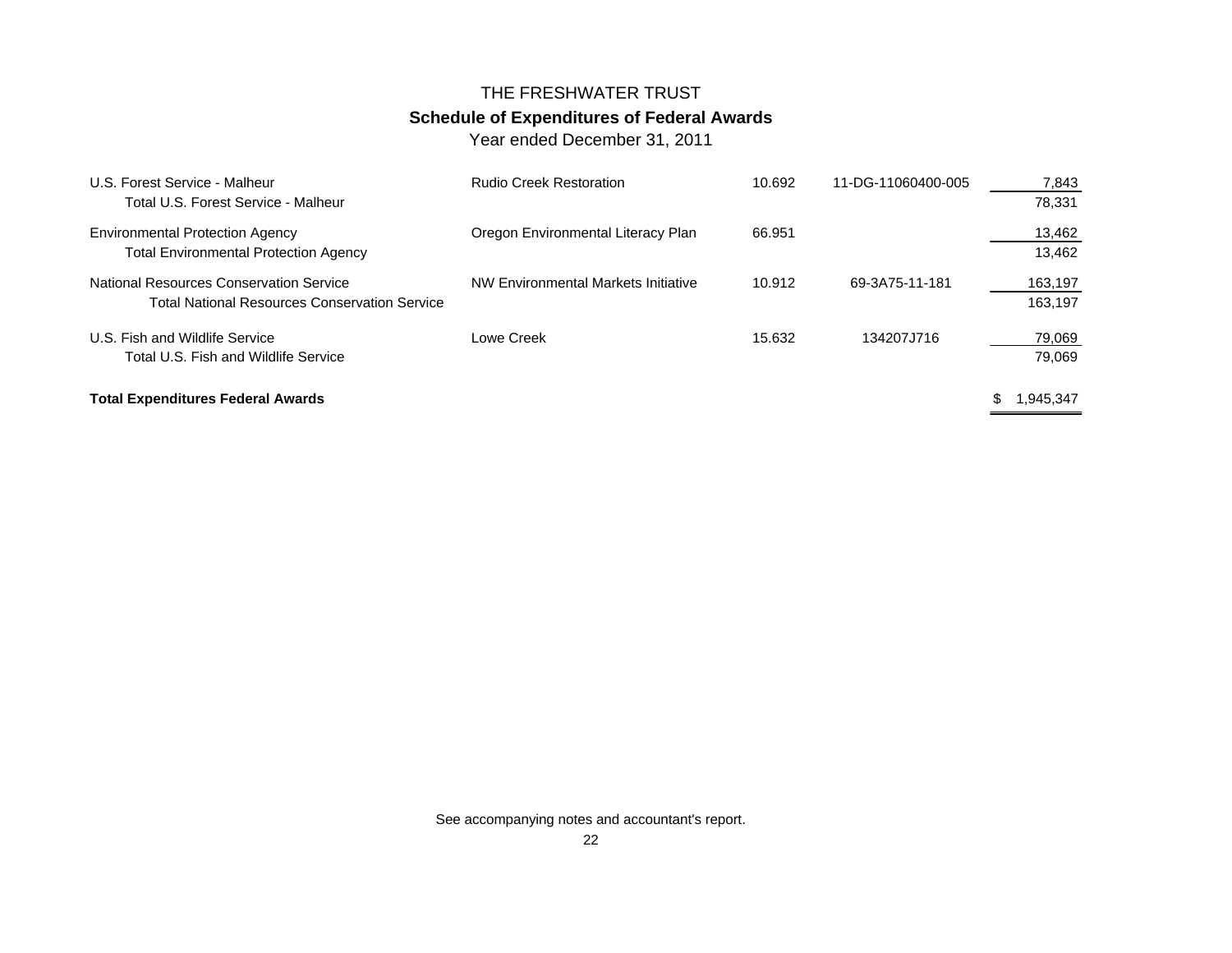### **NOTE 1 - BASIS OF PRESENTATION**

The accompanying schedule of expenditures of federal awards includes the federal grant activity of The Freshwater Trust and is presented on the accrual basis of accounting. The information in this schedule is presented in accordance with the requirements of OMB Circular A-133, *Audits of States, Local Governments and Non-profit Organizations.*

| Total expenditures of federal awards       |  | 1,945,347         |
|--------------------------------------------|--|-------------------|
| Non federal expenditures                   |  | 2,580,058         |
| Total expenses per Statement of Activities |  | <u>4.525.405 </u> |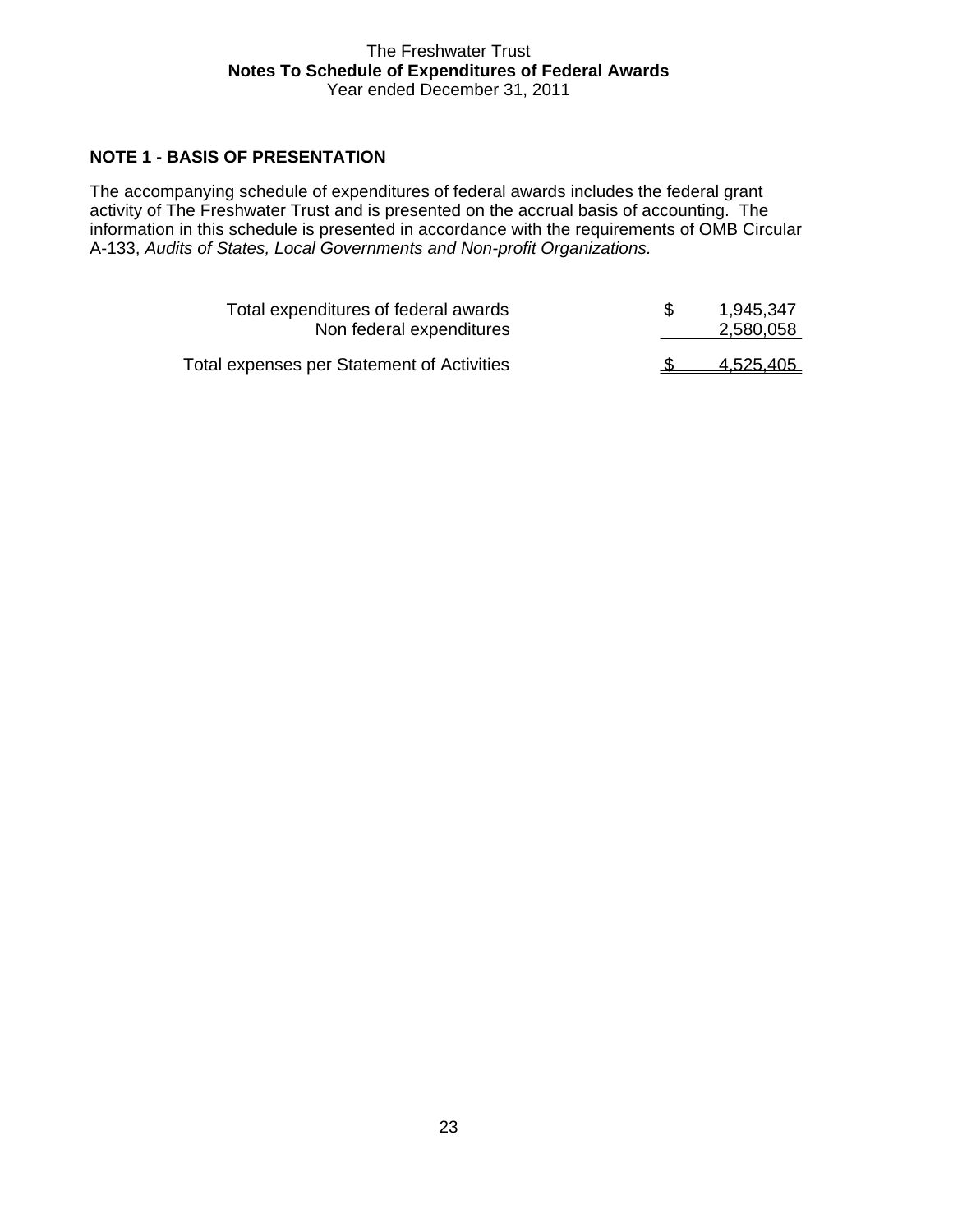

### **REPORT ON INTERNAL CONTROL OVER FINANCIAL REPORTING AND ON COMPLIANCE AND OTHER MATTERS BASED ON AN AUDIT OF FINANCIAL STATEMENTS PERFORMED IN ACCORDANCE WITH** *GOVERNMENT AUDITING STANDARDS*

### **Board of Directors**

The Freshwater Trust

We have audited the financial statements of The Freshwater Trust (a nonprofit organization) as of and for the year ended December 31, 2011 and have issued our report thereon dated May 7, 2012. We conducted our audit in accordance with auditing standards generally accepted in the United States of America and the standards applicable to financial audits contained in *Government Auditing Standards*, issued by the Comptroller General of the United States.

#### Internal Control Over Financial Reporting

In planning and performing our audit, we considered The Freshwater Trust's internal control over financial reporting as a basis for designing our auditing procedures for the purpose of expressing our opinion on the financial statements, but not for the purpose of expressing an opinion on the effectiveness of The Freshwater Trust's internal control over financial reporting. Accordingly, we do not express an opinion on the effectiveness of the Organization's internal control over financial reporting.

A *deficiency in internal control* exists when the design or operation of a control does not allow management or employees, in the normal course of performing their assigned functions, to prevent, or detect and correct misstatements on a timely basis. A *material weakness* is a deficiency, or a combination of deficiencies, in internal control such that there is a reasonable possibility that a material misstatement of the entity's financial statements will not be prevented, or detected and corrected on a timely basis.

HODGES & HART, LLC // Certified Public Accountants

6915 SW Macadam Avenue, Suite 145 Portland, Oregon 97219 p//503.281.5213 f//503.281.9653 hodges-hartcpas.com Member of the American Institute of Certified Public Accountants Private Companies Practice Section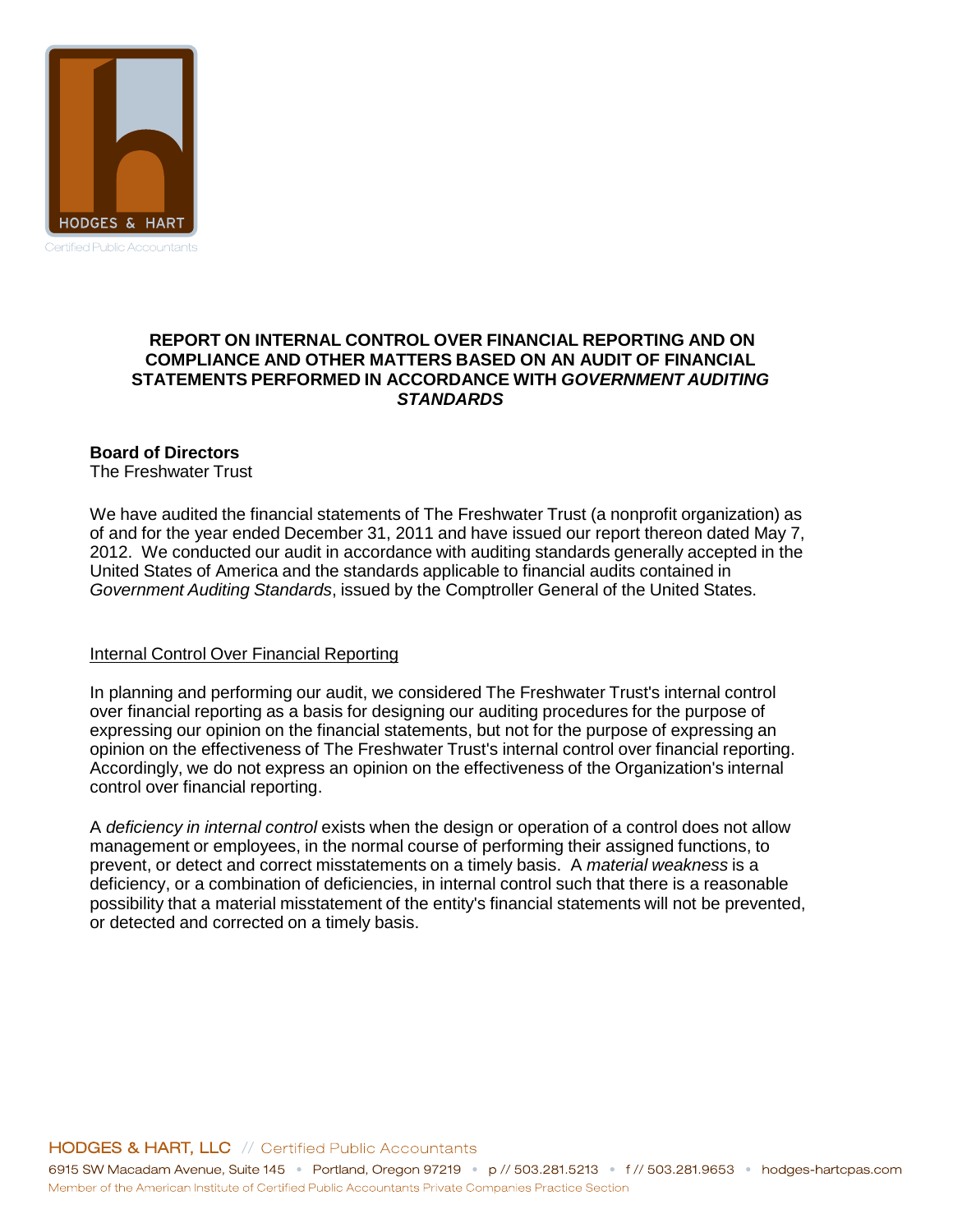Our consideration of internal control over financial reporting was for the limited purpose described in the first paragraph of this section and was not designed to identify all deficiencies in internal control over financial reporting that might be deficiencies, significant deficiencies, or material weaknesses. We did not identify any deficiencies in internal control over financial reporting that we consider to be material weaknesses, as defined above. However, we identified certain deficiencies in internal control over financial reporting, described in the accompanying schedule of findings and questioned costs that we consider to be significant deficiencies in internal control over financial reporting - item 2011-1. A *significant deficiency* is a deficiency, or a combination of deficiencies, in internal control that is less severe than a material weakness, yet important enough to merit attention by those charged with governance.

#### Compliance and Other Matters

As part of obtaining reasonable assurance about whether The Freshwater Trust's financial statements are free of material misstatement, we performed tests of its compliance with certain provisions of laws, regulations, contracts, and grant agreements, noncompliance with which could have a direct and material effect on the determination of financial statement amounts. However, providing an opinion on compliance with those provisions was not an objective of our audit, and accordingly, we do not express such an opinion. The results of our tests disclosed no instances of noncompliance or other matters that are required to be reported under *Government Auditing Standards.*

The Freshwater Trust's response to the findings identified in our audit is described in the accompanying schedule of findings and questioned costs. We did not audit The Freshwater Trust's response and, accordingly, we express no opinion on it.

This report is intended solely for the information and use of management, the Board of Directors, others within the entity, and federal awarding agencies and pass-through entities and is not intended to be and should not be used by anyone other than these specified parties.

Hodges & Hart, ILC

Hodges & Hart, LLC Certified Public Accountants

May 7, 2012 Portland, Oregon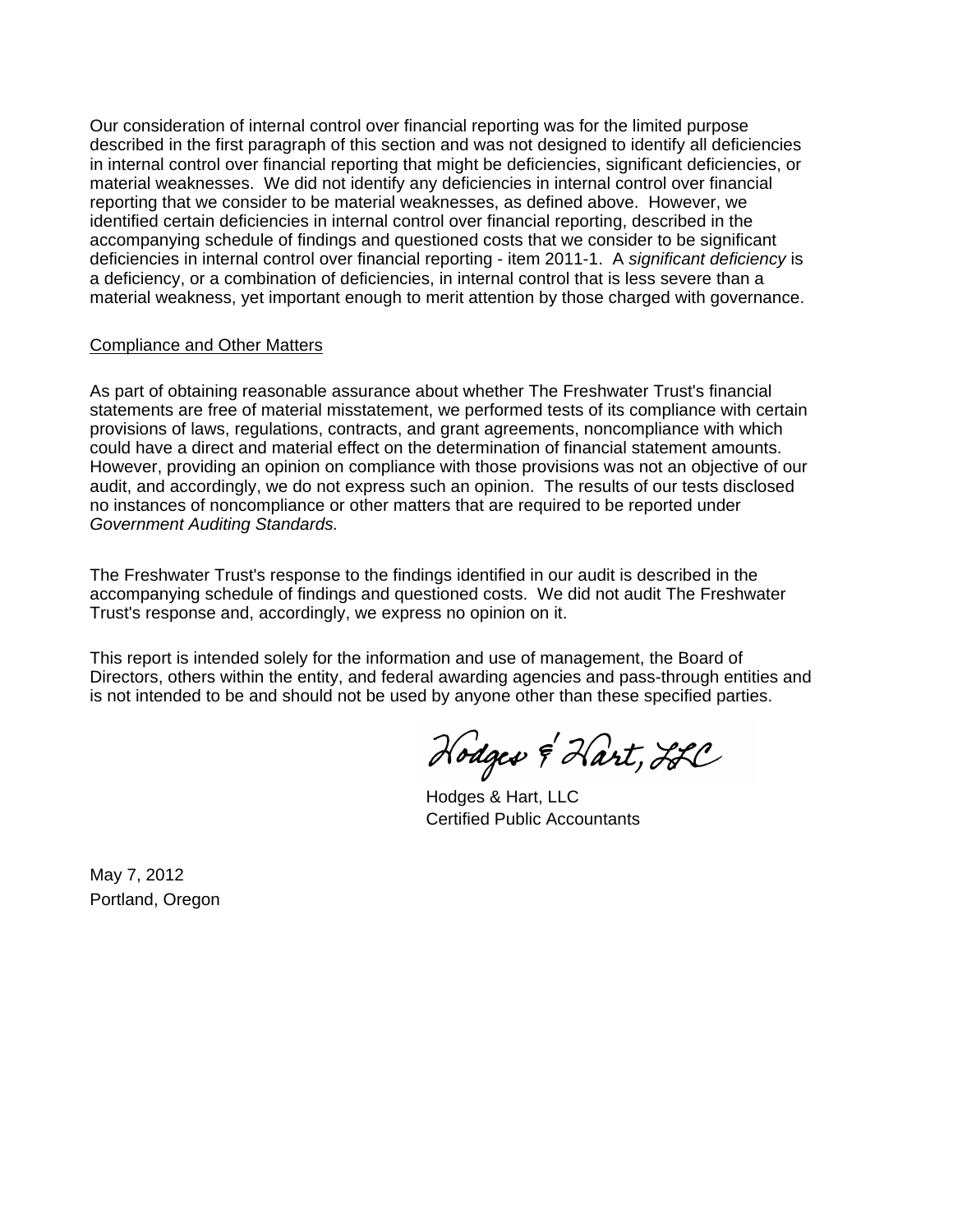

### **INDEPENDENT AUDITOR'S REPORT ON COMPLIANCE WITH REQUIREMENTS THAT COULD HAVE A DIRECT AND MATERIAL EFFECT ON EACH MAJOR PROGRAM AND ON INTERNAL CONTROL OVER COMPLIANCE IN ACCORDANCE WITH OMB CIRCULAR A-133**

### **Board of Directors**

The Freshwater Trust

#### **Compliance**

We have audited The Freshwater Trust's compliance with the types of compliance requirements described in the *OMB Circular A-133 Compliance Supplement* that could have a direct and material effect on each of The Freshwater Trust's major federal programs for the year ended December 31, 2011. The Freshwater Trust's major federal programs are identified in the summary of auditor's results section of the accompanying schedule of findings and questioned costs. Compliance with the requirements of laws, regulations, contracts, and grants applicable to each of its major federal programs is the responsibility of The Freshwater Trust's management. Our responsibility is to express an opinion on The Freshwater Trust's compliance based on our audit.

We conducted our audit of compliance in accordance with auditing standards generally accepted in the United States of America; the standards applicable to financial audits contained in *Government Auditing Standards*, issued by the Comptroller General of the United States; and OMB Circular A-133, *Audits of States, Local Governments, and Non-Profit Organizations.* Those standards and OMB Circular A-133 require that we plan and perform the audit to obtain reasonable assurance about whether noncompliance with the types of compliance requirements referred to above that could have a direct and material effect on a major federal program occurred. An audit includes examining, on a test basis, evidence about The Freshwater Trust's compliance with those requirements and performing such other procedures as we considered necessary in the circumstances. We believe that our audit provides a reasonable basis for our opinion. Our audit does not provide a legal determination of The Freshwater Trust's compliance with those requirements.

In our opinion, The Freshwater Trust complied, in all material respects, with the compliance requirements referred to above that could have a direct and material effect on each of its major federal programs for the year ended December 31, 2011.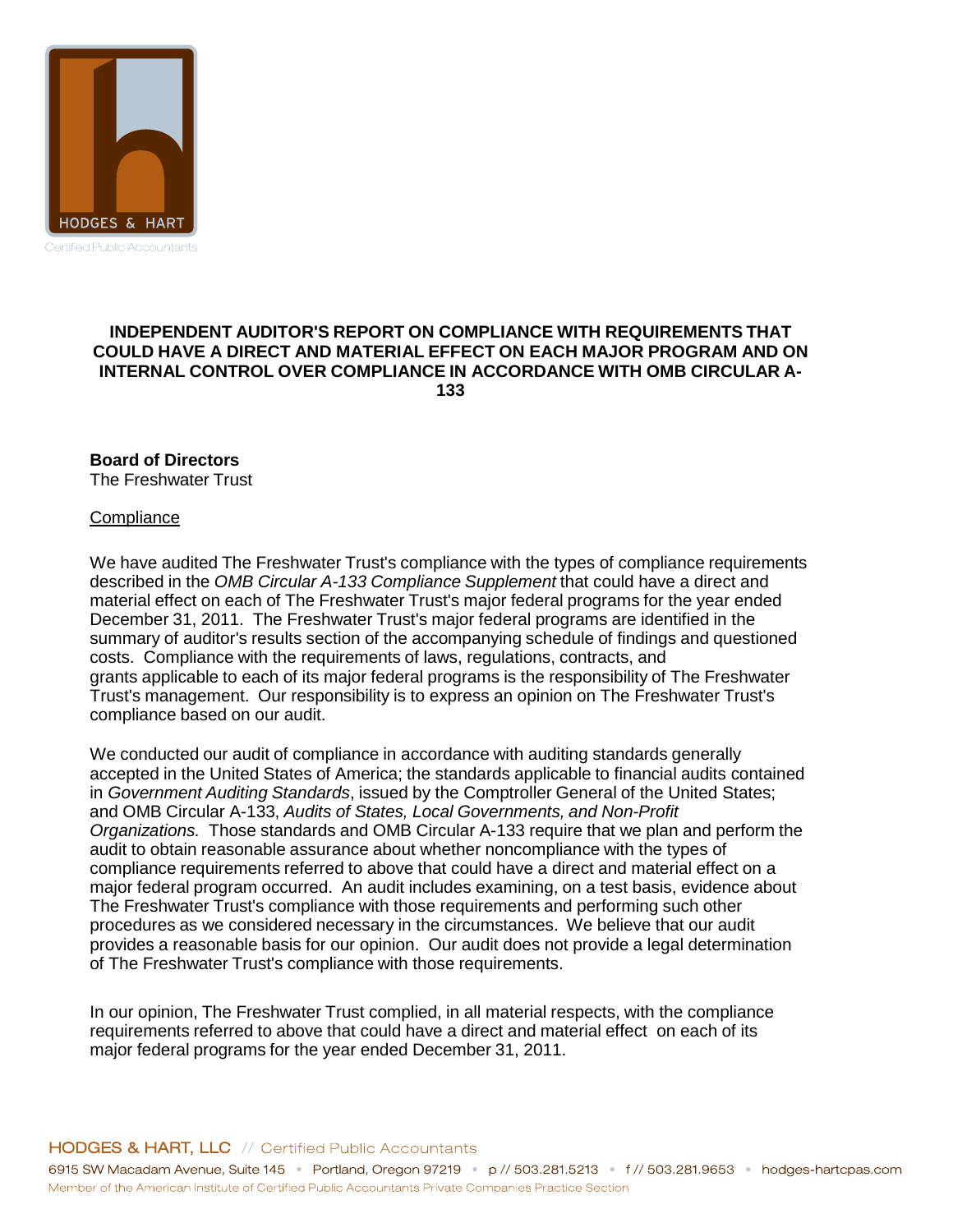### Internal Control over Compliance

Management of The Freshwater Trust is responsible for establishing and maintaining effective internal control over compliance with the requirements of laws, regulations, contracts, and grants applicable to federal programs. In planning and performing our audit, we considered The Freshwater Trust's internal control over compliance with the requirements that could have a direct and material effect on a major federal program in order to determine our auditing procedures for the purpose of expressing our opinion on compliance and to test and report on internal control over compliance in accordance with OMB Circular A-133, but not for the purpose of expressing an opinion on the effectiveness of internal control over compliance. Accordingly, we do not express an opinion on the effectiveness of The Freshwater Trust's internal control over compliance.

A *deficiency in internal control over compliance* exists when the design or operation of a control over compliance does not allow management or employees, in the normal course of performing their assigned functions, to prevent, or detect and correct, noncompliance with a type of compliance requirement of a federal program on a timely basis. A *material weakness in internal control over compliance* is a deficiency, or combination of deficiencies, in internal control over compliance, such that there is a reasonable possibility that material noncompliance with a type of compliance requirement of a federal program will not be prevented, or detected and corrected, on a timely basis.

Our consideration of internal control over compliance was for the limited purpose described in the first paragraph of this section and was not designed to identify all deficiencies in internal control over compliance that might be deficiencies, significant deficiencies, or material weaknesses. We did not identify any deficiencies in internal control over compliance that we consider to be material weaknesses, as defined above.

The Freshwater Trust's responses to the findings identified in our audit are described in the accompanying schedule of findings and questioned costs. We did not audit The Freshwater Trust's responses and, accordingly, we express no opinion on the responses.

This report is intended solely for the information and use of management, the Board of Directors, others within the entity, federal awarding agencies, and pass-through entities and is not intended to be and should not be used by anyone other than these specified parties.

Hodges & Hart, LLC

Hodges & Hart, LLC Certified Public Accountants

May 7, 2012 Portland, Oregon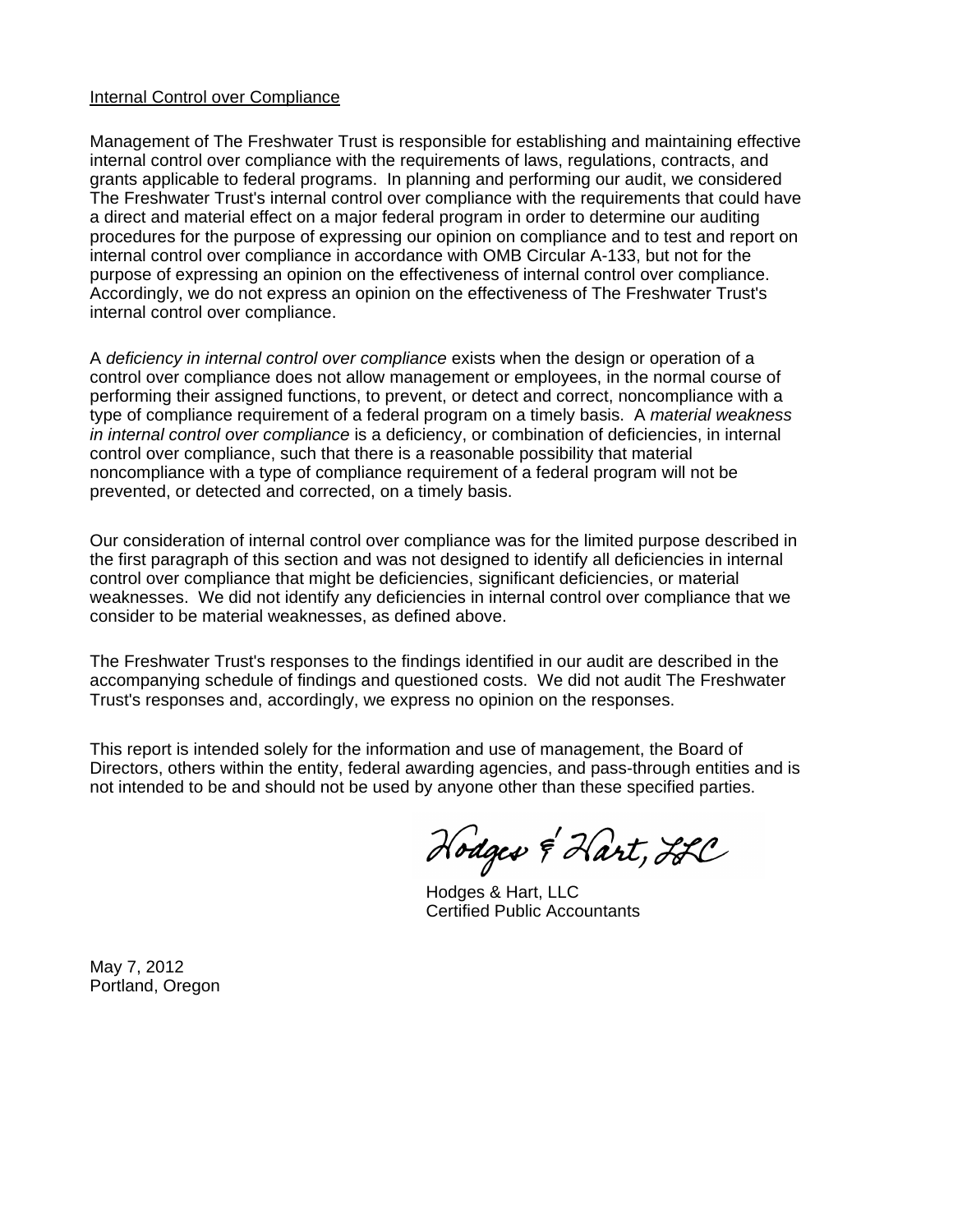# The Freshwater Trust **Schedule of Findings and Questioned Costs**

Year ended December 31, 2011

### **Section I - Summary of Auditor's Results**

### *Financial Statements*

| Type of auditors' report issued:                                                                                           | unqualified                                                                                                     |                        |  |
|----------------------------------------------------------------------------------------------------------------------------|-----------------------------------------------------------------------------------------------------------------|------------------------|--|
| Internal control over financial reporting:                                                                                 |                                                                                                                 |                        |  |
| * Material weaknesses identified?<br>* Significant deficiencies identified not<br>considered to be material weaknesses?    | yes                                                                                                             | X<br>no<br>X           |  |
|                                                                                                                            | yes                                                                                                             | no                     |  |
| Noncompliance material to financial<br>statements noted?                                                                   | yes                                                                                                             | X<br>no                |  |
| <b>Federal Awards</b>                                                                                                      |                                                                                                                 |                        |  |
| Internal control over major programs:                                                                                      |                                                                                                                 |                        |  |
| * Material weaknesses identified?                                                                                          | yes                                                                                                             | X.<br>no               |  |
| * Significant deficiencies identified not<br>considered to be material weaknesses?                                         | yes                                                                                                             | X<br>none<br>reported  |  |
| Type of auditors' report issued on compliance<br>for major programs:                                                       | unqualified                                                                                                     |                        |  |
| Any audit findings disclosed that are required<br>to be reported in accordance with OMB<br>Circular A-133, Section 510(a)? | yes                                                                                                             | X<br>no                |  |
| Identification of major programs:                                                                                          |                                                                                                                 |                        |  |
| <b>CFDA Number</b>                                                                                                         |                                                                                                                 | <b>Federal Program</b> |  |
| 00029462<br>00029462<br>00029462                                                                                           | <b>Water Transaction Instream Flow</b><br>Flow Restoration in the Umatilla Basin<br><b>Water Lease Payments</b> |                        |  |
| Dollar threshold used to distinguish between<br>Type A and Type B programs:                                                |                                                                                                                 | \$300,000              |  |
| Auditee qualifies as low-risk auditee:                                                                                     | X<br>yes                                                                                                        | no                     |  |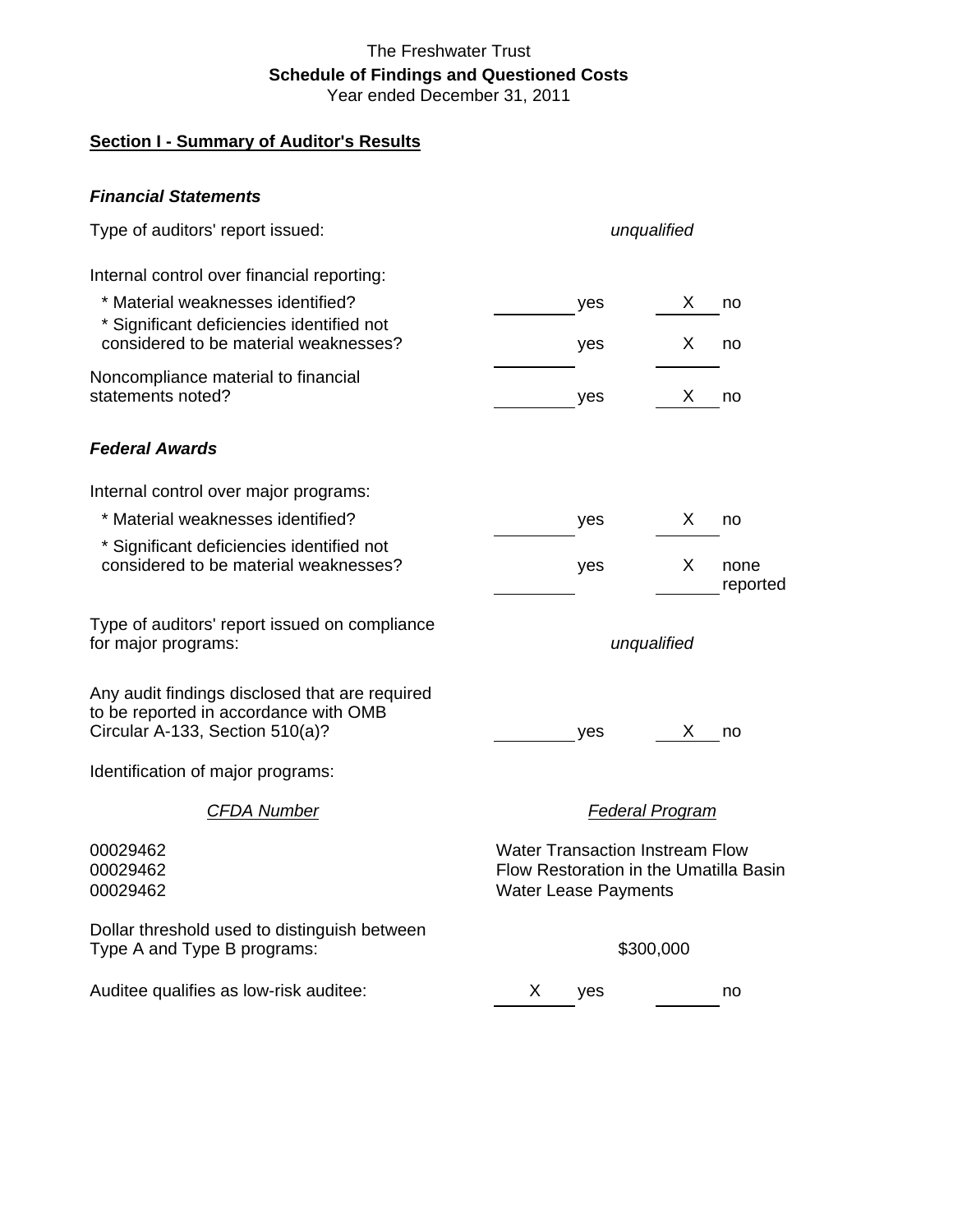### The Freshwater Trust **Schedule of Findings and Questioned Costs** Year ended December 31, 2011

### **Section II - Financial Statement Findings**

None.